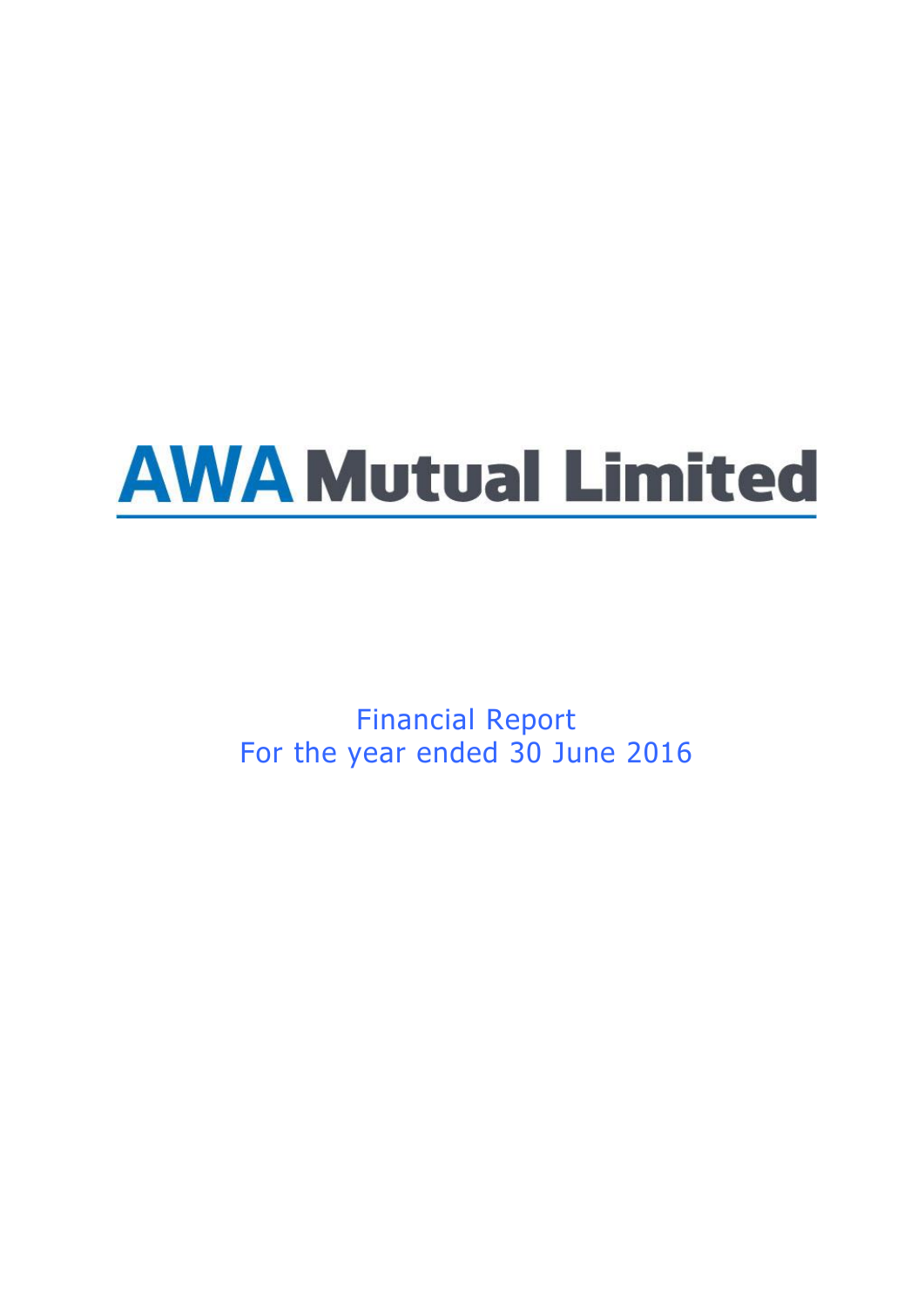# **CHAIRMAN / CHIEF EXECUTIVE OFFICER'S REPORT**

The 2016 Financial Year represents our  $47<sup>th</sup>$  reporting year as well as our first full year of operation under the Alliance Bank Model, whereby we partner with Bendigo and Adelaide Bank Limited (BEN).

# **Our Direction:**

Throughout the past year, the Board and Senior Management have worked hard together in undertaking a complete review of AWA's Strategic Plan to deliver on our objective of providing professional services and competitive financial products which empower our members and communities to improve upon their financial wellbeing.

Our revised business model embraces a social enterprise business direction which enables us to broaden our operation from one of a member/customer focus, to one which also provides wider community benefits with shared value outcomes. This is a philosophy shared with each of our Alliance Bank partners as well as our host partner BEN.

One of the most critical factors for our success thus far has been the quality of the relationship that we have established with BEN. The ethics and collaborative style they exhibited during the long process of validating the Alliance Bank Model has continued through this post-transfer period. Along with the other Alliance Bank partners we are now working closely with BEN to deliver the final piece of the Alliance Bank model – the conversion of our banking system to a common platform, which we expect to be completed by March 2017. Once this is delivered we will not only be in a position to divest ourselves of most of the major costs that are associated with this area of our business, but will also be able to take advantage of some major new product capabilities which have thus far been absent from our product range.

During this transitional period our capacity to fully achieve our performance goals continues to be somewhat limited. However, upon completion of the common platform banking system, we anticipate being in a vastly improved position to reduce our operating costs and deliver improved outcomes associated with member and community benefits.

# **The Past Year:**

Despite still being in the early stages of our new business model we are pleased to be able report the following major achievements to date:

- The payment of a Patronage Reward Bonus to a large proportion of our Members immediately upon entering the Alliance Bank Model (reported in the 2015 Annual Report)
- The announcement of a Shared Value Partnership with a significant Community Group in the Geelong region Basketball Geelong
- Loan Interest Rate reductions
- Loan Fees abolished

As all members would be aware AWA has recently taken the decision to abolish all Account Keeping and Transaction Fees with effect from 1 September, 2016. This represents another major commitment by the Board to deliver on its member benefits promise, only possible as a result of AWA moving into the Alliance Bank model – where profits are no longer our main focus.

Sadly, we saw the closure of Alcoa's final Geelong based site, the Anglesea Power Station. As with the Point Henry and Yennora plant closures AWA actively provided guidance and support to members affected by the closure. I'm pleased to report that almost all of these members and those previously employed by Alcoa in Geelong and Sydney still show their support and confidence in us by continuing to conduct their banking business through AWA as reflected in the following deposits graph.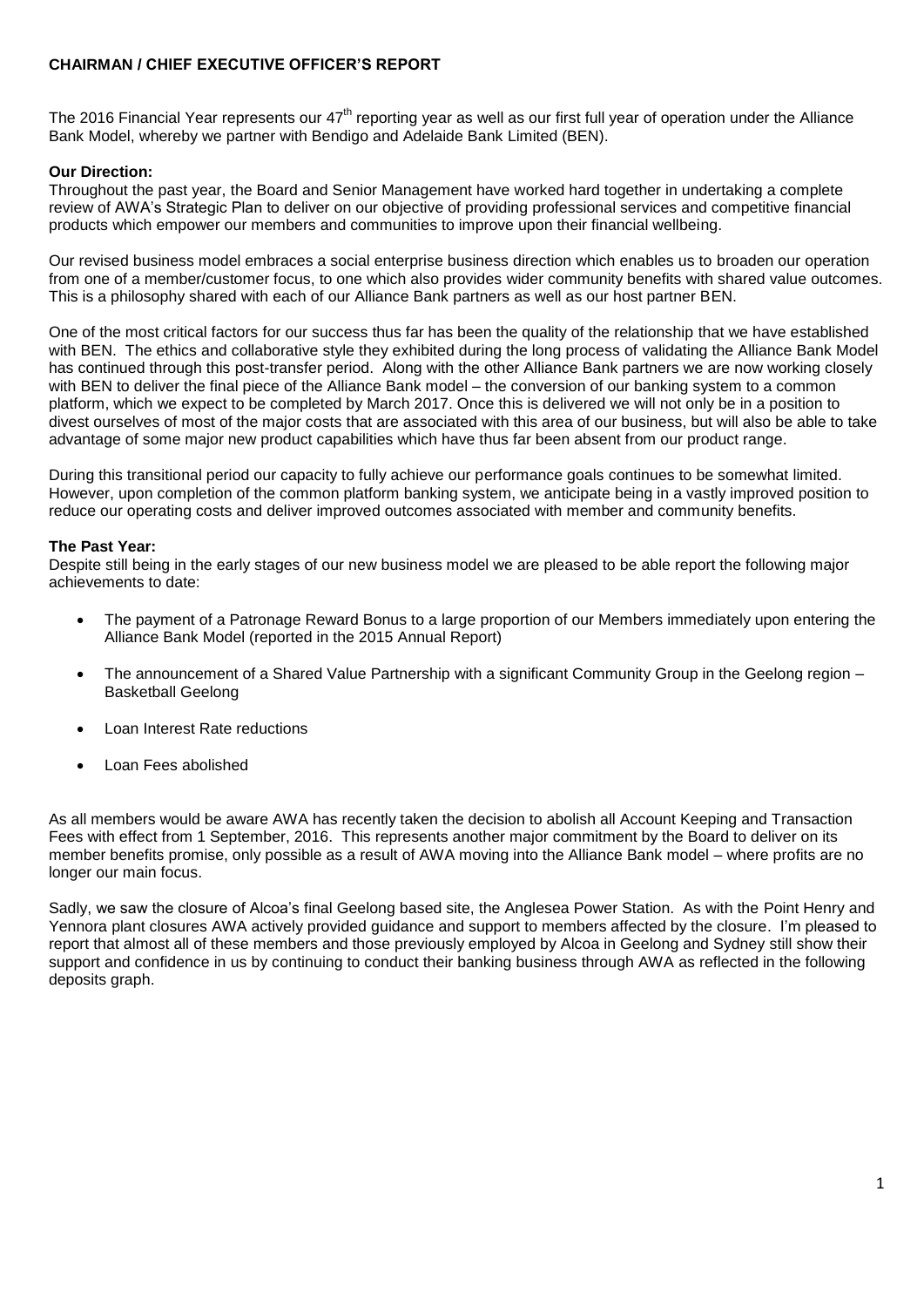

Despite the significant volume of redundancy payments received by our members in the last 18 months and the resultant loan balance reductions, the loans portfolio has once again begun to show a positive growth trend. Although this is modest growth up until 30 June 2016 we can report that significant volumes of loans are now held within our pipeline and strong growth is expected in the first half of 2016/17.



Following the repayment of \$1.6m of Subordinated Debt during 2014/15 AWA's Members Equity continues to increase albeit at a slower rate as our focus has moved more towards member and community benefits under our new model, compared to the profit focus that we were required to pursue to meet prudential capital requirements under our old model as an Approved Deposit Taking Institution.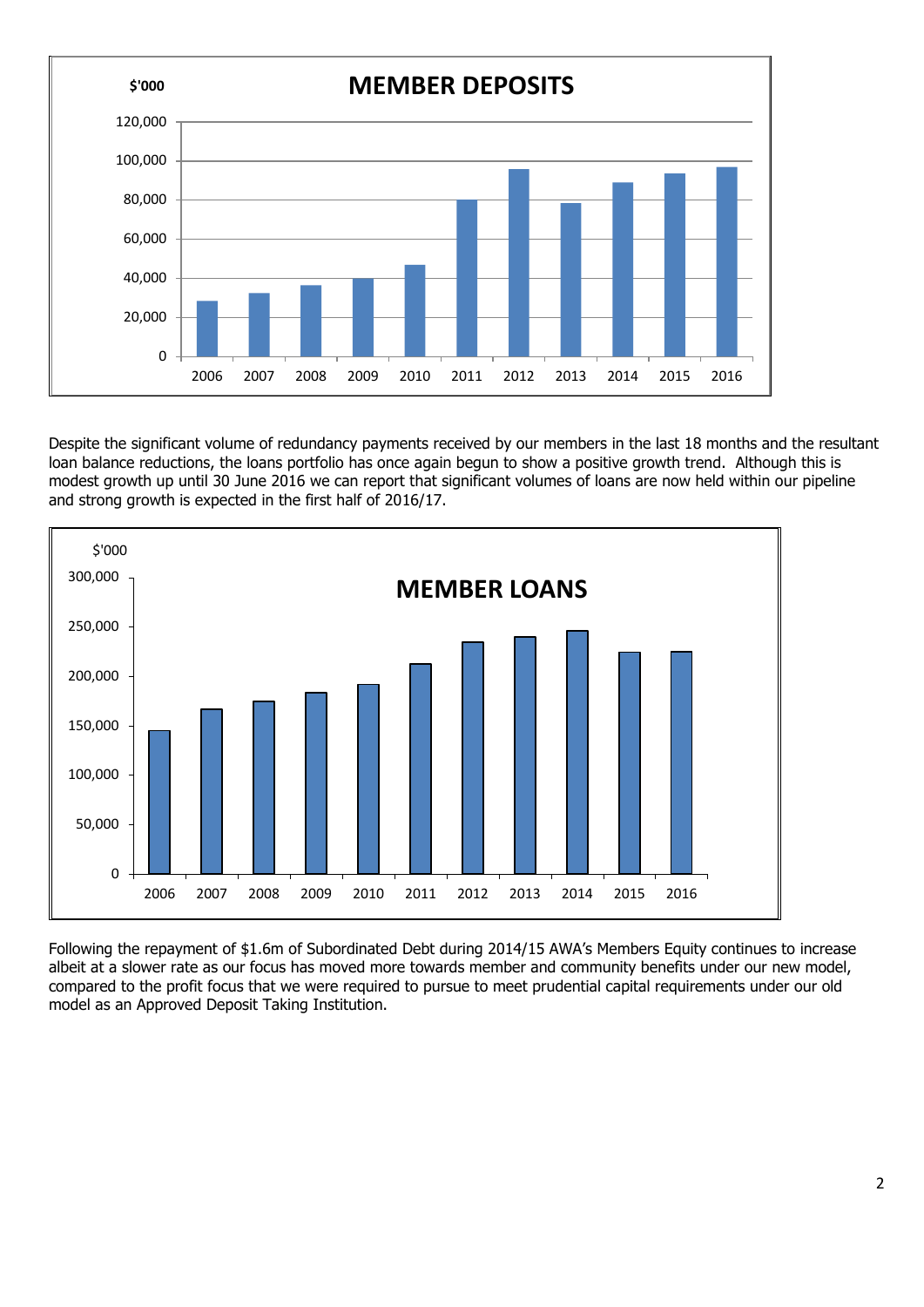

## **People:**

Our Sydney office also closed last year following the closure of the Yennora plant. Jacki Jacob and Dani Dastoli began a new phase of their life after a total 25 years of service between them. We wish them both well for the future and thank them for their dedicated service.

During the past year we welcomed Nola Edwards to our Mandurah Office and Kirby Falcone to our Portland Office and are pleased to have them as part of the AWA team.

We also farewelled Mary Roberts who retired from our Mandurah Office and Jenny Farrell from our Portland Office and wish them both well in the future.

In conclusion, we look forward to continuing to deliver benefits and to achieving positive outcomes for all of our stakeholders including the communities in which we operate.

On behalf of the Board, we thank you for your continued support and our staff for their on-going commitment.

We look forward confidently to a successful 2017.

Wel

Brian Virtue **Graeme Scannell** Chairman Chief Executive Officer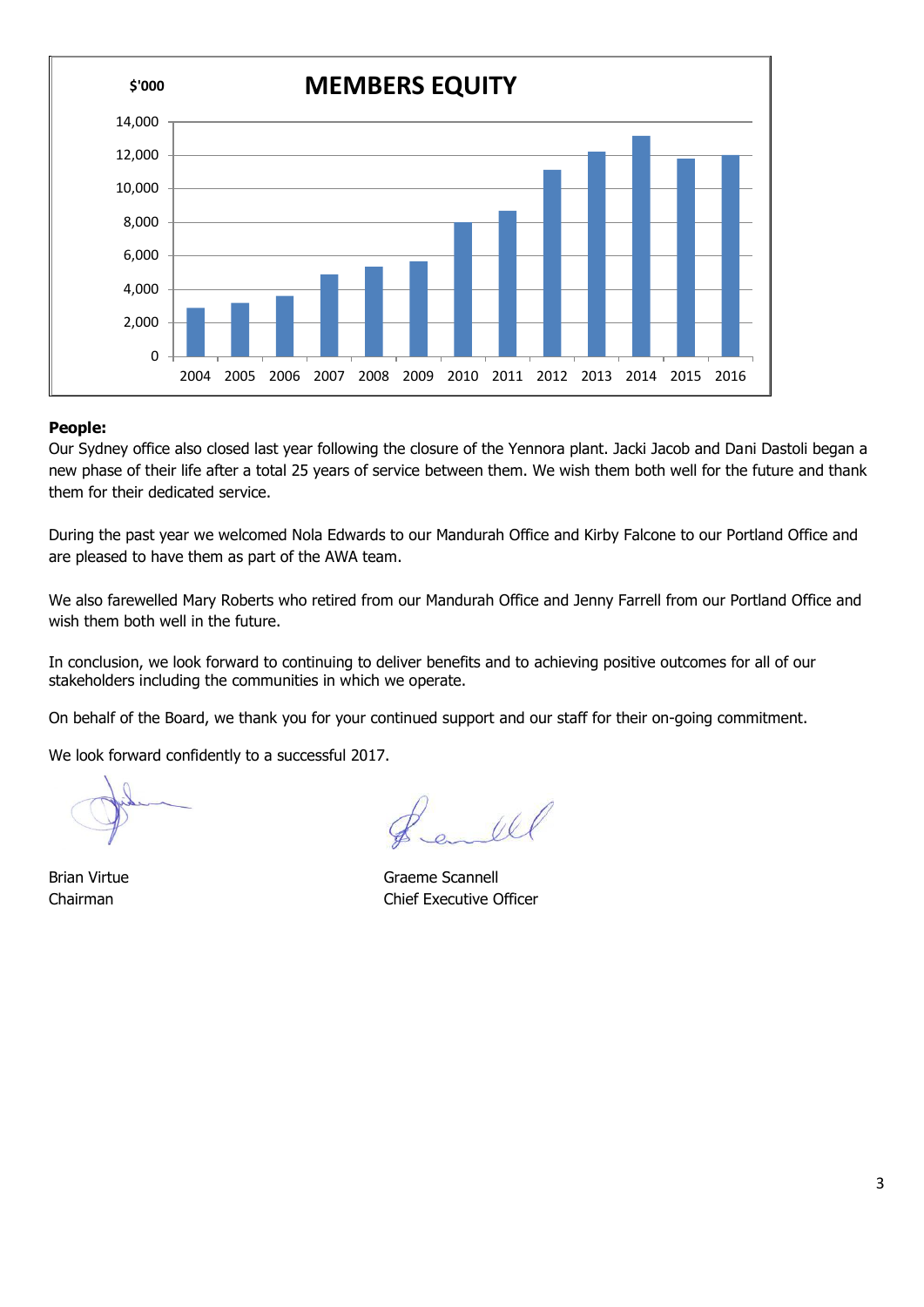# **DIRECTOR'S REPORT**

Your directors present their report on AWA for the financial year ended 30 June 2016. The Company is a company registered under the Corporations Act 2001.

# **INFORMATION ON DIRECTORS**

| <b>Name</b>           | <b>Qualifications</b>          | <b>Experience</b>              |
|-----------------------|--------------------------------|--------------------------------|
| <b>Brian R Virtue</b> | <b>MAMI</b>                    | Member of the Board of         |
| Chairman              | <b>Retired HR Consultant</b>   | Directors since 1971 (resigned |
|                       |                                | 1973, re-elected 1982),        |
|                       |                                | Chairman since 1983.           |
| Peter Richardson      | B Com, CPA, Dip Tm, Grad       | Member of the Board of         |
| Vice-Chairman         | Dip Tax, MAMI                  | Directors since 1996, Vice-    |
|                       | Self-employed Consultant       | Chairman since 2002,           |
|                       |                                | Chairman of the BARC.          |
| Richard P Lyle        | B Com, CPA, MAMI               | Member of the Board of         |
| <b>Director</b>       | Self-employed Consultant       | Directors since 2000 (resigned |
|                       |                                | 2001, re-elected 2005).        |
|                       |                                | Member of the BARC.            |
| Brett J Noonan        | Grad Dip Bus, MAMI             | Member of the Board of         |
| Director              | Semi-retired/Contactor         | Directors since 2001.          |
| Warwick J Peel        | MAMI, Dip Mgnt                 | Member of the Board of         |
| Director              | Self Employed/Bus Driver       | Directors since 1992.          |
| Stevern J Ward        | <b>MAMI</b>                    | Member of the Board of         |
| Director              | Retired                        | Directors since 2006.          |
| Christopher Welsh     | B Com, CPA, FAMI, Dip Fin      | Member of the Board of         |
| Director              | <b>Services</b>                | Directors since 2003, Member   |
|                       | Retired                        | of the BARC.                   |
| <b>Neville Pearce</b> | Bachelor of Engineering (Civil | Member of the Board of         |
| Director              | & Structural), MBA, GAICD,     | Directors since 2013.          |
|                       | Fellow Engineers of Aust.,     |                                |
|                       | AFAIM, MAMI, CPEng, NER,       |                                |
|                       | RPEng, MASC                    |                                |
|                       | Chief Operating Officer -      |                                |
|                       | Coliban Water                  |                                |

The names of the directors in office at any time during or since the end of the year are :-

The name of the Company Secretary in office at the end of the year is:-

| <b>Name</b>       | Qualification    | <b>Experience</b>              |
|-------------------|------------------|--------------------------------|
| Graeme N Scannell | B Com, CPA, FAMI | Chief Executive Officer of AWA |
| Secretary/CEO     |                  | Mutual Ltd / AWA Credit Union  |
|                   |                  | Ltd since 1991, Secretary of   |
|                   |                  | AWA Mutual Ltd/AWA Credit      |
|                   |                  | Union Ltd since 1992.          |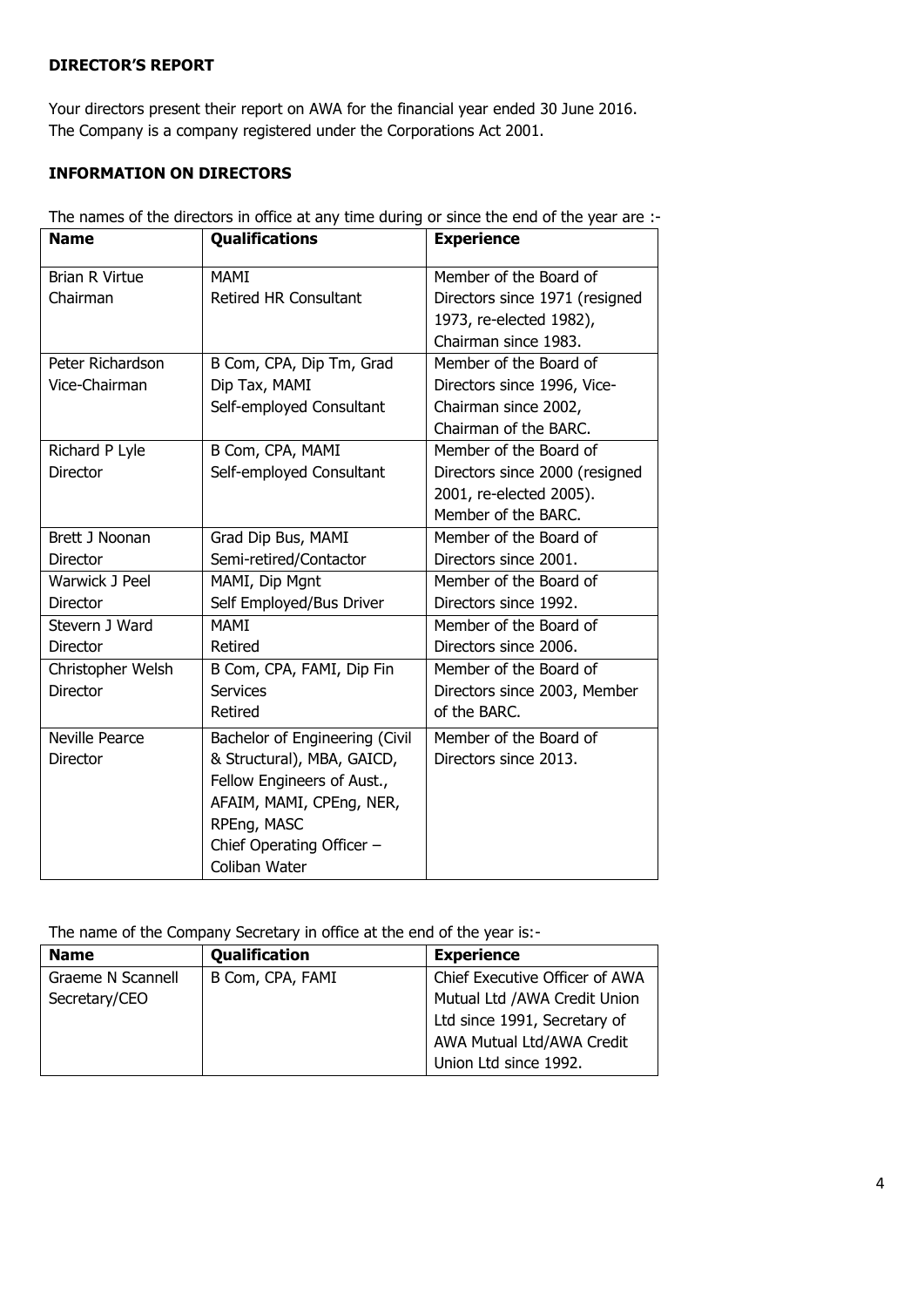# **Directors' Meeting Attendance**

| Director              |    | Board |                | <b>BARC</b>    | Period of Appointment |
|-----------------------|----|-------|----------------|----------------|-----------------------|
|                       | н  | A     | н              | A              |                       |
| <b>Brian R Virtue</b> | 14 | 13    |                |                | <b>Full Year</b>      |
| Peter Richardson      | 14 | 13    | 3              | 3              | <b>Full Year</b>      |
| Richard P Lyle        | 14 | 13    | 1              | $\mathbf{1}$   | Full Year - Board     |
|                       |    |       |                |                | Part Year - BARC      |
| Brett J Noonan        | 14 | 12    |                |                | <b>Full Year</b>      |
| Warwick J Peel        | 14 | 14    |                |                | <b>Full Year</b>      |
| Stevern J Ward        | 14 | 10    |                |                | <b>Full Year</b>      |
| Christopher Welsh     | 14 | 10    | 3              | 3              | <b>Full Year</b>      |
| <b>Neville Pearce</b> | 14 | 14    | $\overline{2}$ | $\overline{2}$ | Full Year - Board     |
|                       |    |       |                |                | Part Year - BARC      |

 $H =$  Meetings held in the period of appointment  $A=$ Attended

# **DIRECTORS' BENEFITS**

No director has received or become entitled to receive during, or since the end of the financial year, a benefit because of a contract made by the Company with a body corporate related to a director, a firm of which a director is a member or in which a director has a substantial financial interest.

## **INDEMNIFYING OFFICER OR AUDITOR**

Insurance premiums have been paid to insure each of the directors and officers of AWA, against any costs and expenses incurred by them in defending any legal proceedings arising out of their conduct whilst acting in their capacity as an officer of the Company. In accordance with normal commercial practice, disclosure of the premium amount and the nature of the insured liabilities is prohibited by a confidentiality clause in the contract. No insurance cover has been provided for the benefit of the auditors of the Company.

### **PRINCIPAL ACTIVITIES**

The principal activities of the Company are to act as an Agent for BEN to provide retail financial services on behalf of BEN to AWA members in the form of taking deposits and giving financial accommodation as prescribed by the Constitution.

No significant changes in the nature of these activities occurred during the year.

### **OPERATING RESULTS**

The total comprehensive income of AWA for the year after providing for income tax was \$329,280 (2015 - \$238,080).

### **DIVIDENDS**

No dividends have been paid or declared since the end of the financial year and no dividends have been recommended or provided for by the directors of the Company.

# **REVIEW OF OPERATIONS**

The results of AWA's activities did not change significantly from those of the previous year.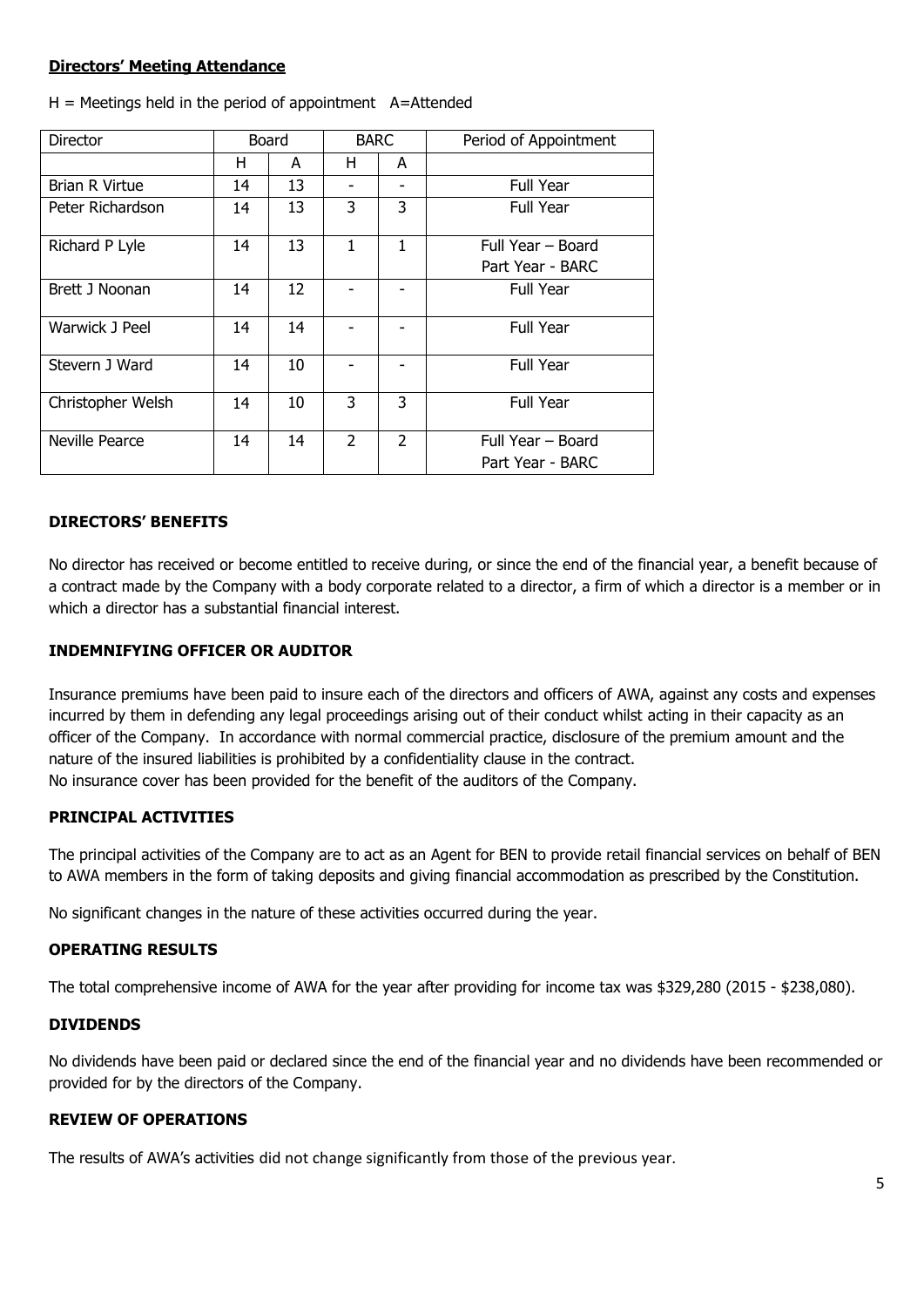# **SIGNIFICANT CHANGES IN STATE OF AFFAIRS**

There were no significant changes in the state of affairs of the Company during the year.

# **ENVIRONMENTAL REGULATION**

The entity is not subject to any significant environmental regulation under Australian Commonwealth or State law.

# **EVENTS OCCURRING AFTER BALANCE DATE**

No matter or circumstance has arisen since the end of the financial year which significantly affected or may significantly affect the operations, or state of affairs of the Company in subsequent financial years.

# **LIKELY DEVELOPMENTS AND RESULTS**

No matter, circumstance or likely development in the operations has arisen since the end of the financial year that has significantly affected or may significantly affect :-

- (i) The operations of the Company;
- (ii) The results of those operations; or
- (iii) The state of affairs of the Company

in the financial year subsequent to this financial year.

# **AUDITORS' INDEPENDENCE**

The auditors have provided the declaration of independence to the Board as prescribed by the Corporations Act 2001.

This report is made in accordance with a resolution of the Board of Directors and is signed for and on behalf of the directors by :-

Brian Virtue **Peter Richardson** Chairman Vice-Chairman

Dated: 21 September 2016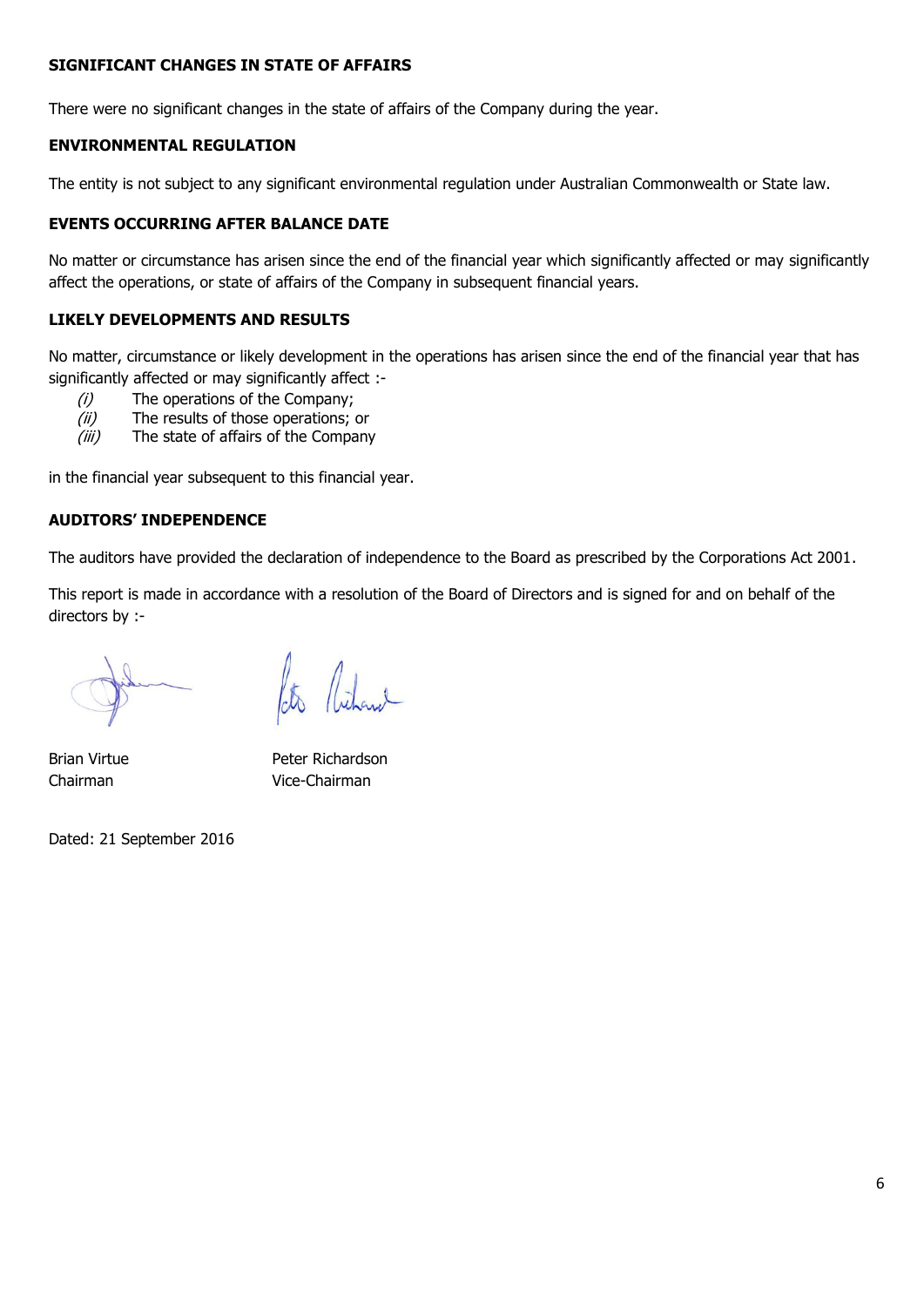

# Auditor Independence Declaration Under S307C of the *Corporations Act 2001* to the Directors of AWA Mutual Limited

I declare that, to the best of my knowledge and belief, during the year ended 30 June 2016 there have been:

- 1) No contraventions of the auditor independence requirements as set out in the *Corporations Act 2001* in relation to the audit; and
- 2) No contraventions of any applicable code of professional conduct in relation to the audit.

Creme Horwarth Melbourne

**CROWE HORWATH MELBOURNE** 

and prolag

**DAVID MUNDAY Partner** 

 **Melbourne, Victoria 21 September 2016**

*Crowe Horwath Melbourne is a member of Crowe Horwath International, a Swiss verein. Each member of Crowe Horwath is a separate and independent legal entity. Liability limited by a scheme approved under Professional Standards Legislation other than for the acts or omission of financial services licensees.*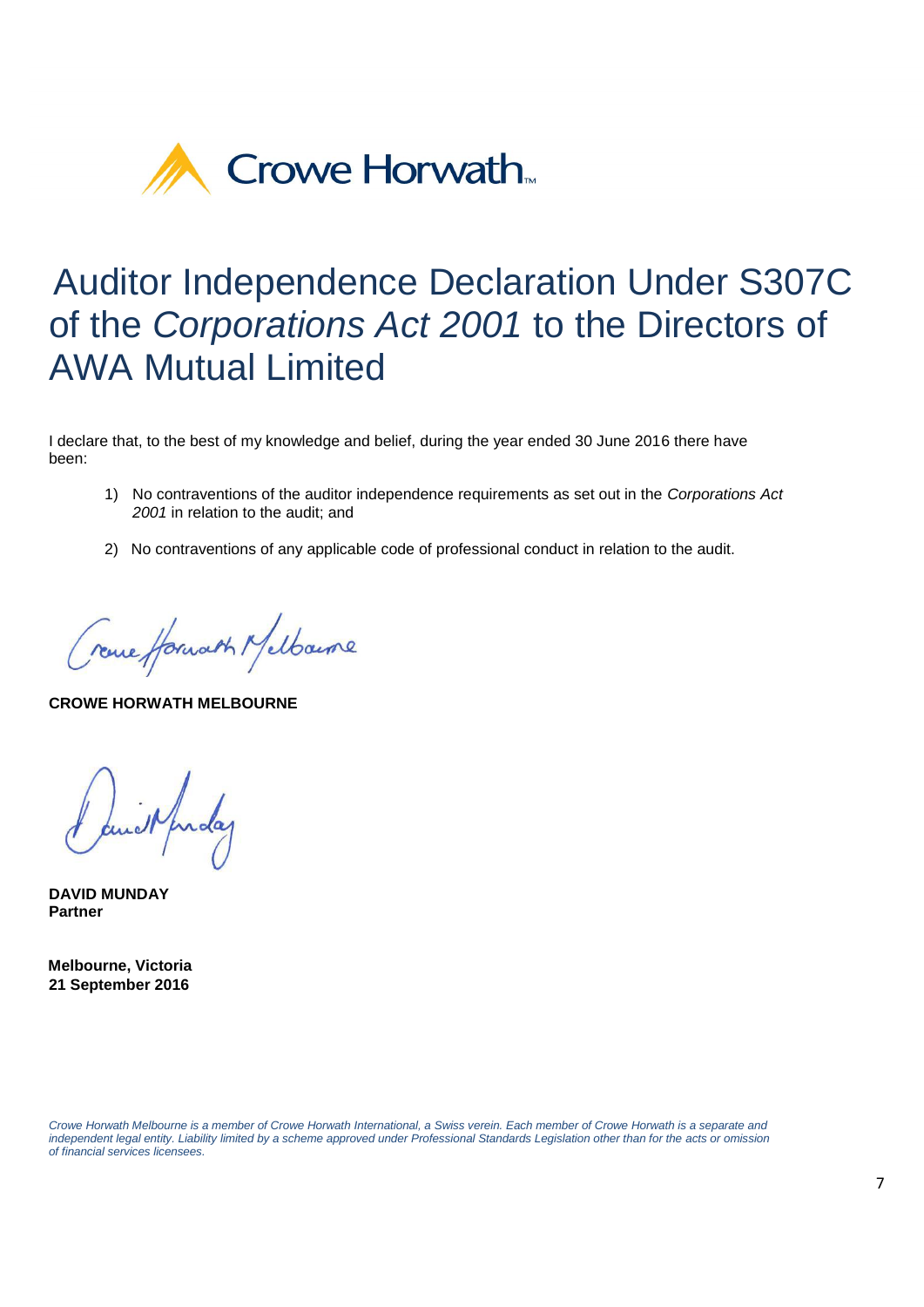

# Independent Auditor's Report to the Members of AWA Mutual Limited

# Report on the financial report

We have audited the accompanying financial report of AWA Mutual Limited, which comprises the statement of financial position as at 30 June 2016, the statement of comprehensive income, the statement of changes in equity and the statement of cash flows for the year then ended, notes comprising a summary of significant accounting policies and other explanatory information, and the directors' declaration.

# Directors' responsibility for the financial report

The directors of the company are responsible for the preparation of the financial report that gives a true and fair view in accordance with Australian Accounting Standards – *Reduced Disclosure Requirements* and the *Corporations Act 2001*  and for such internal control as the directors determine is necessary to enable the preparation of a financial report that is free from material misstatement, whether due to fraud or error.

# Auditor's responsibility

Our responsibility is to express an opinion on the financial report based on our audit. We conducted our audit in accordance with Australian Auditing Standards. These standards require that we comply with relevant ethical requirements relating to audit engagements and plan and perform the audit to obtain reasonable assurance about whether the financial report is free from material misstatement.

An audit involves performing procedures to obtain audit evidence about the amounts and disclosures in the financial report. The procedures selected depend on the auditor's judgment, including the assessment of the risks of material misstatement of the financial report, whether due to fraud or error. In making those risk assessments, the auditor considers internal control relevant to the company's preparation and fair presentation of the financial report in order to design audit procedures that are appropriate in the circumstances, but not for the purpose of expressing an opinion on the effectiveness of the entity's internal control. An audit also includes evaluating the appropriateness of accounting policies used and the reasonableness of accounting estimates made by the directors, as well as evaluating the overall presentation of the financial report.

We believe that the audit evidence we have obtained is sufficient and appropriate to provide a basis for our audit opinion.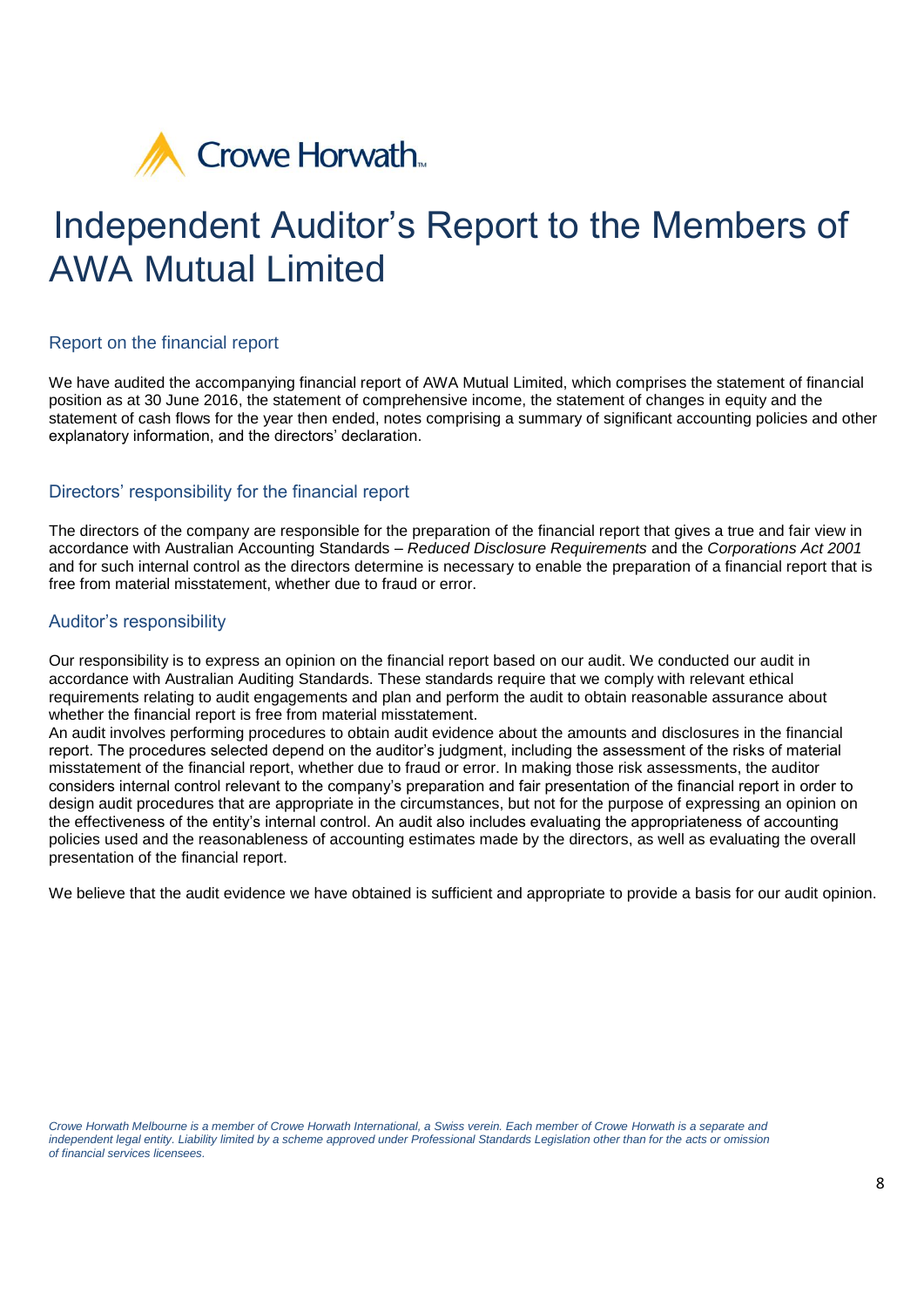

# Independence

In conducting our audit, we have complied with the independence requirements of the *Corporations Act 2001*.

# Auditor's opinion

In our opinion the financial report of AWA Mutual Limited is in accordance with the *Corporations Act 2001*, including

a) giving a true and fair view of the company's financial position as at 30 June 2016 and of its performance for the year ended on that date; and

b) complying with Australian Accounting Standards – *Reduced Disclosure Requirements* (including Australian Accounting Interpretations) and the *Corporations Regulations 2001*.

reme forwart Melbourne

**CROWE HORWATH MELBOURNE**

unil funday

**DAVID MUNDAY Partner** 

**Melbourne, Victoria 21 September 2016**

The relationship you can count on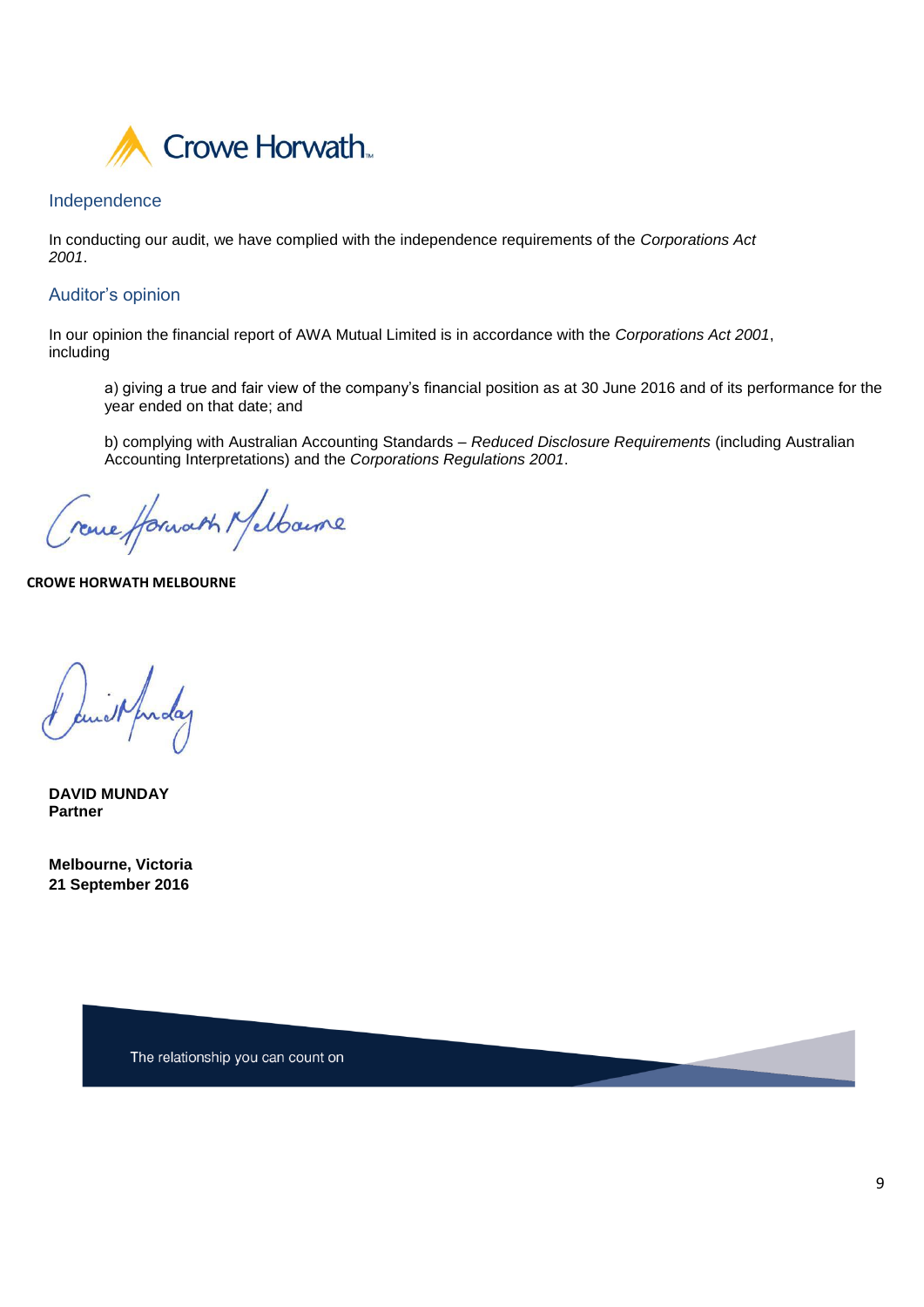# STATEMENT OF COMPREHENSIVE INCOME

# **For the year ended 30 June 2016**

|                                                                                   | <b>Notes</b> | 2016     | 2015   |
|-----------------------------------------------------------------------------------|--------------|----------|--------|
|                                                                                   |              | \$'000   | \$'000 |
| <b>CONTINUING OPERATIONS</b>                                                      |              |          |        |
| Revenue                                                                           | 3            | 2,885    | 997    |
| Net gain on sale of available for sale equity investments                         |              | 148      | 28     |
| <b>Financing Costs</b>                                                            |              |          | (54)   |
| Employee benefits expense                                                         |              | (1, 241) | (407)  |
| Occupancy and related costs                                                       |              | (228)    | (72)   |
| Computer system costs                                                             |              | (430)    | (143)  |
| Depreciation and amortisation expense                                             | 4            | (140)    | (52)   |
| General administration expense                                                    |              | (521)    | (466)  |
| Profit from continuing operations before income tax<br>expense                    |              | 473      | (169)  |
| Income tax (expense) / benefit                                                    | 5            | (144)    | (18)   |
| Net profit/(loss) from continuing operations after tax<br>attributable to Members |              | 329      | (187)  |
| DISCONTINUED OPERATIONS                                                           |              |          |        |
| (Loss) / Profit after tax for the year from discontinued<br>operations            | 6            |          | 425    |
| Total comprehensive income attributable to Members                                |              | 329      | 238    |

The above Statement of Comprehensive Income should be read in conjunction with the accompanying notes.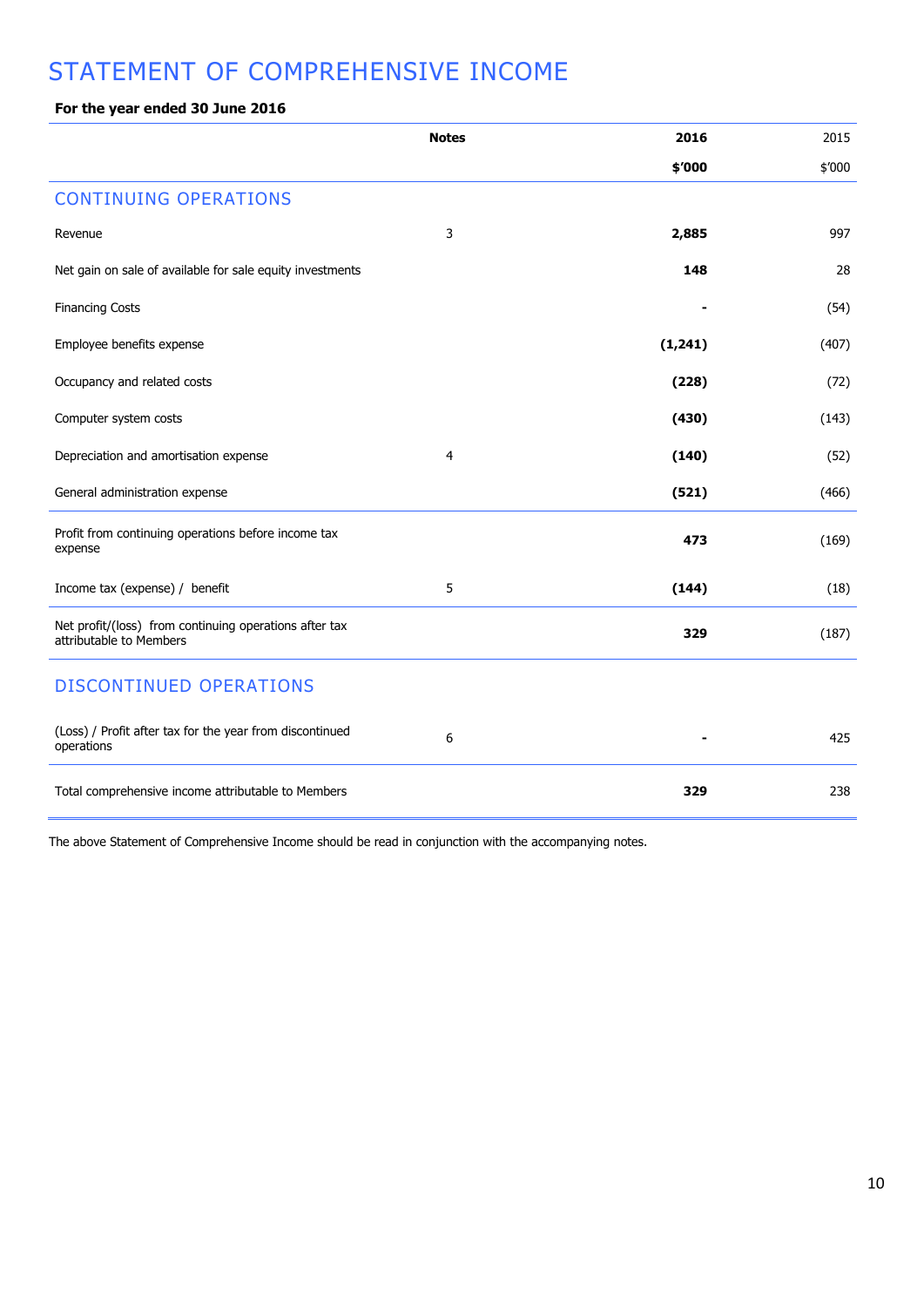# STATEMENT OF FINANCIAL POSITION

# **For the year ended 30 June 2016**

|                                       | <b>Notes</b>   | 2016   | 2015           |
|---------------------------------------|----------------|--------|----------------|
|                                       |                | \$'000 | \$'000         |
| <b>Current Assets</b>                 |                |        |                |
| Cash and cash equivalents             | $\overline{7}$ | 2,948  | 11,129         |
| <b>Financial Assets</b>               | 8              | 9,000  |                |
| Trade receivables                     | 9              | 238    | 411            |
| Tax receivables                       | $10\,$         | 33     | 133            |
| Prepayments                           |                | 4      | $10\,$         |
| Loans and advances                    | $11\,$         | 20     |                |
| Available-for-sale equity investments | 12             |        | 136            |
| <b>Total Current Assets</b>           |                | 12,243 | 11,819         |
| <b>Non-Current Assets</b>             |                |        |                |
| Loans and advances                    | $11\,$         | 80     |                |
| Plant and equipment                   | 13             | 481    | 646            |
| Intangibles                           | 14             | 23     | 42             |
| Deferred tax assets                   | 5              | 198    | 195            |
| <b>Total Non-Current Assets</b>       |                | 782    | 883            |
| <b>TOTAL ASSETS</b>                   |                | 13,025 | 12,702         |
| <b>Current Liabilities</b>            |                |        |                |
| Member withdrawable shares            |                | 40     | 42             |
| Trade and other payables              | 15             | 194    | 271            |
| <b>Taxation liability</b>             |                | 35     |                |
| Employee benefits                     | $16\,$         | 615    | 580            |
| <b>Total Current Liabilities</b>      |                | 884    | 893            |
| <b>Non-Current Liabilities</b>        |                |        |                |
| <b>Employee Benefits</b>              | $16\,$         | 5      | $\overline{2}$ |
| <b>Total Non-Current Liabilities</b>  |                | 5      | $\overline{2}$ |
| <b>TOTAL LIABILITIES</b>              |                | 889    | 895            |
| <b>NET ASSETS</b>                     |                | 12,136 | 11,807         |
| <b>MEMBERS' EQUITY</b>                |                |        |                |
| Reserves                              |                | 12,074 | 11,750         |
| Capital reserve account               |                | 62     | 57             |
| <b>TOTAL MEMBERS' EQUITY</b>          |                | 12,136 | 11,807         |

The above Statement of Financial Position should be read in conjunction with the accompanying notes.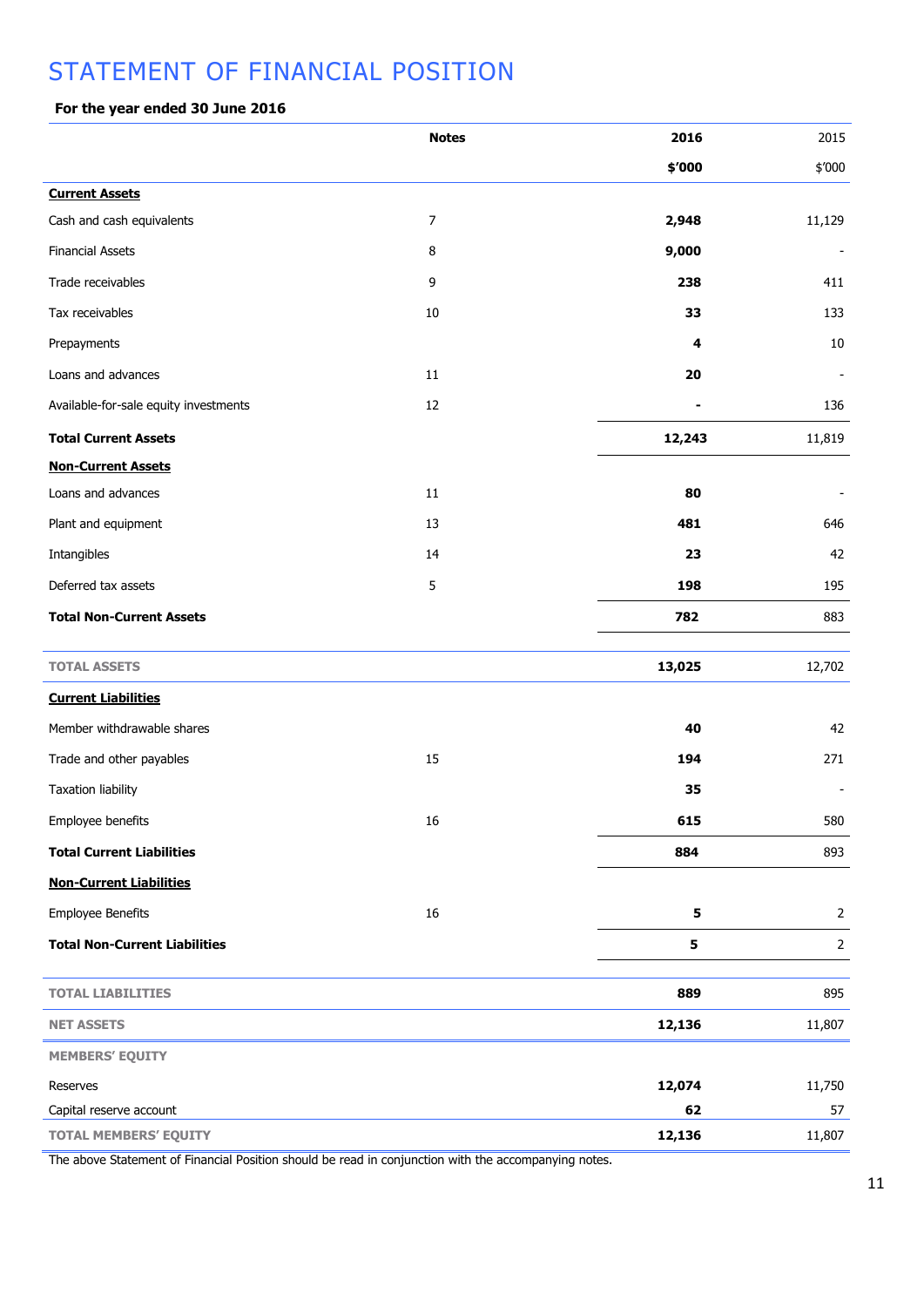# STATEMENT OF CHANGES IN EQUITY

### **For the year ended 30 June 2016**

|                                                                    | Capital<br><b>Reserve</b><br><b>Account</b> | General<br><b>Reserve for</b><br><b>Credit Losses</b> | <b>Reserves</b> | Sub-debt | <b>Total</b>  |
|--------------------------------------------------------------------|---------------------------------------------|-------------------------------------------------------|-----------------|----------|---------------|
|                                                                    | \$'000                                      | \$'000                                                | \$'000          | \$'000   | \$'000        |
| Opening - 1 July 2014                                              | 52                                          | 317                                                   | 11,200          | 1,600    | <u>13,169</u> |
| Profit for the year                                                |                                             |                                                       | 238             |          | 238           |
| Transfer to/(from) general<br>reserve for credit losses in<br>year |                                             | 24                                                    | (24)            |          |               |
| Transfer to/(from) reserves on<br>transfer of business             |                                             | (341)                                                 | 341             |          |               |
| Transfer to/(from) reserves on<br>redemption of shares             | 5                                           |                                                       | (5)             |          |               |
| Repayment of Sub-debt on<br>maturity                               |                                             |                                                       |                 | (1,600)  | (1,600)       |
| Closing $-30$ June 2015                                            | 57                                          | -                                                     | 11,750          |          | 11,807        |
|                                                                    |                                             |                                                       |                 |          |               |
| Opening - 1 July 2015                                              | <u>57</u>                                   |                                                       | 11,750          |          | 11,807        |
| Profit for the year                                                |                                             |                                                       | 329             |          | 329           |
| Transfer to/(from) general<br>reserve for credit losses in<br>year |                                             |                                                       |                 |          |               |
| Transfer to/(from) reserves on<br>transfer of business             |                                             |                                                       |                 |          |               |
| Transfer to/(from) reserves on<br>redemption of shares             | 5                                           |                                                       | (5)             |          |               |
| Closing $-30$ June 2016                                            | 62                                          | ۰                                                     | 12,074          |          | 12,136        |

The above Statement of Changes in Equity should be read in conjunction with the accompanying notes.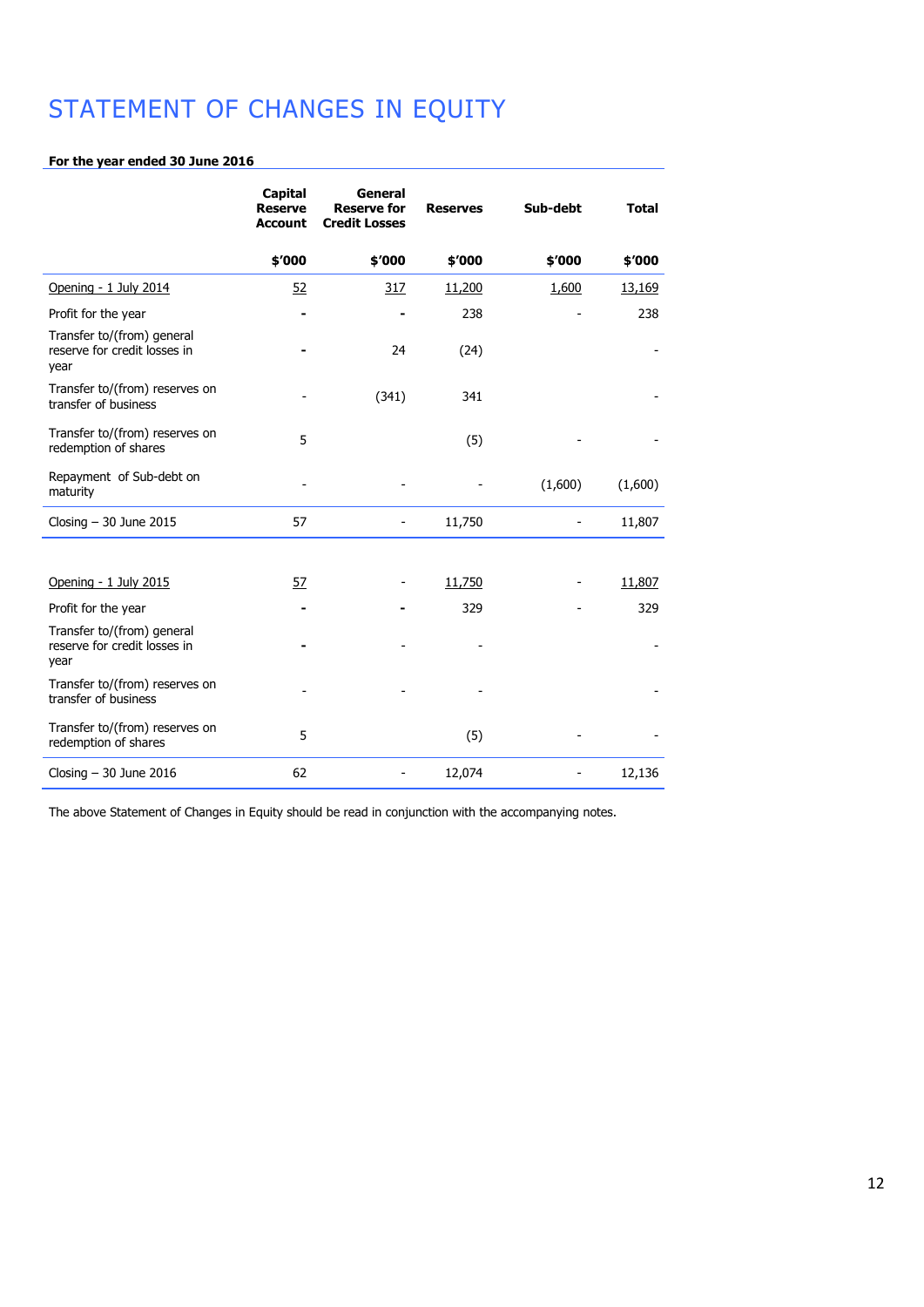# STATEMENT OF CASH FLOWS

| For the year ended 30 June 2016                            |          |           |
|------------------------------------------------------------|----------|-----------|
| <b>Notes</b>                                               | 2016     | 2015      |
|                                                            | \$'000   | \$'000    |
| <b>CASH FLOWS FROM OPERATING ACTIVITIES</b>                |          |           |
| Interest received                                          | 174      | 4,718     |
| Interest paid                                              |          | (3, 335)  |
| Fees and commissions received                              | 3,173    | 1,662     |
| Payments to suppliers and employees                        | (2,716)  | (3, 565)  |
| Dividends received                                         |          | 19        |
| Income tax (paid) / received                               | 21       | (441)     |
| Other Income                                               |          | 94        |
| Net cash flows from/(used in) operating activities         | 652      | (848)     |
| <b>CASH FLOWS FROM INVESTING ACTIVITIES</b>                |          |           |
| Net (increase)/decrease in investments                     | (9,000)  | 24,460    |
| Net (increase) / decrease in loans to Members / Partners   | (100)    | (8, 131)  |
| Net increase / (decrease) in deposits from Members         |          | 9,773     |
| Net cash flow from partial transfer of business            |          | 14,988    |
| Payments for property, plant and equipment                 | (13)     | (655)     |
| Payments for intangible assets                             | (2)      | (41)      |
| Proceeds from sale of available for sale equity investment | 284      |           |
| Net cash flows from/(used in) investing activities         | (8, 831) | 40,394    |
| <b>CASH FLOWS FROM FINANCING ACTIVITIES</b>                |          |           |
| Refund of member shares                                    | (2)      |           |
| Wholesale borrowings - Increase/(Decrease)                 |          | (27, 492) |
| Subordinated Debt - Increase/(Decrease)                    |          | (1,600)   |
| Net cash flows used in financing activities                | (2)      | (29,092)  |
|                                                            |          |           |
| Net cash increase/(decrease)                               | (8, 181) | 10,454    |
| Cash at beginning of year                                  | 11,129   | 675       |
| 17<br><b>CLOSING CASH AT 30 JUNE</b>                       | 2,948    | 11,129    |

The above Statement of Cash Flows should be read in conjunction with the accompanying notes.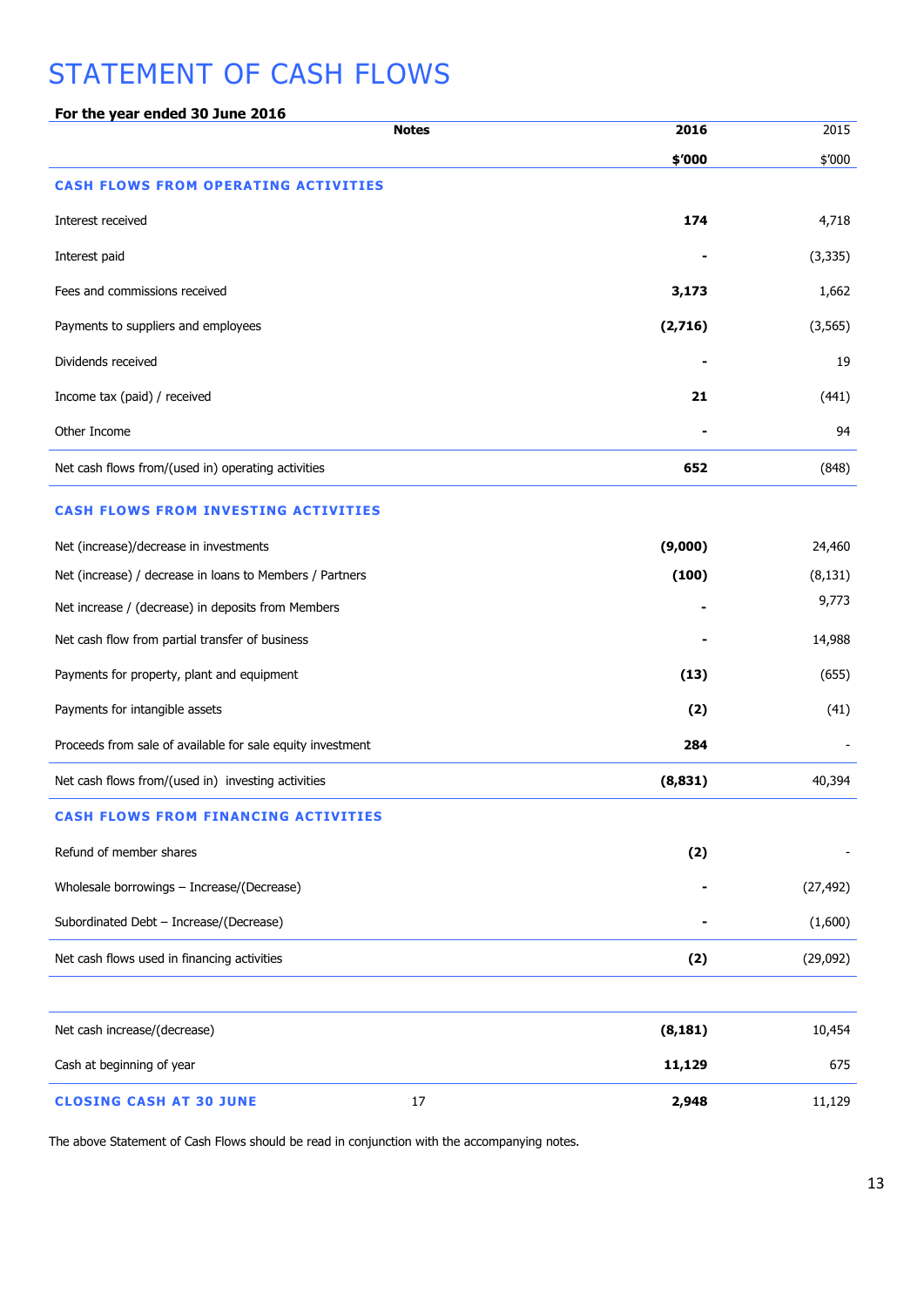## **1. CORPORATE INFORMATION**

AWA is a company incorporated and domiciled in Australia. The Members are the owners of the company.

AWA is a for-profit entity and the nature of the operations and principal activities of AWA are described in the Directors' Report.

The registered office is at 49-51 Malop Street, Geelong, VIC.

The financial report of AWA for the year ended 30 June 2016 was authorised for issuance in accordance with a resolution of the Board of Directors on 21 September 2016.

### **2. SUMMARY OF SIGNIFICANT ACCOUNTING POLICIES**

#### (a) Basis of Preparation

The general purpose financial report has been prepared in accordance with the requirements of the Corporations Act 2001, Australian Accounting Standards – Reduced Disclosure Requirements and other mandatory professional reporting requirements. The financial report has also been prepared on an historical cost basis.

The accounting policies adopted are consistent with industry standards.

The financial report is presented in Australian Dollars and all values are rounded to the nearest thousand dollars (\$'000), unless otherwise stated, under the option available to AWA under ASIC Corporation Instrument 2016/191.

#### (b) Statement of Compliance

AWA has adopted AASB 1053 Application of Tiers of Australian Accounting Standards and AASB 2010-2 Amendments to Australian Accounting Standards arising from Reduced Disclosure Requirements for financial years commencing from 1 July 2014.

AWA is a for-profit, private sector entity which is not publically accountable. Therefore the financial statements are tier 2 general purpose financial statements which have been prepared in accordance with Australian Accounting Standards – Reduced Disclosure Requirements (AASB – RDR's) (including Australian Interpretations) adopted by the Australian Accounting Standards Board (AASB) and the Corporations Act 2001.

The adoption of AASB 1053 and AASB 2010-2 allow AWA to remove a number of disclosures. There were no other impacts on the current or prior year financial statements.

#### (c) Changes in Accounting Policy and Disclosure

The accounting policies adopted are consistent with those of the previous financial year.

#### (d) Cash and Cash Equivalents

Cash and cash equivalents in the Statement of Financial Position comprise cash at bank and in hand. For the purposes of the Statement of Cash Flows, cash and cash equivalents consists of cash on hand and in banks, and money market investments readily convertible to cash within 2 working days, net of outstanding bank overdrafts.

### (e) Investments

Investments are financial assets and are classified as loans and receivables, held-to-maturity investments, or available-for-sale equity investments, as appropriate. AWA determines the classification of financial assets at initial recognition and, when appropriate, re-evaluates the classification at the end of each year.

AWA does not run a trading book with the intention to profit from trading on the money market. Consequently, it does not classify debt instruments as financial assets at fair value through profit or loss.

#### Loans and receivables

Loans and receivables are non-derivative financial assets with fixed or determinable payments that are not quoted in an active market. After initial measurement, such financial assets are subsequently measured at amortised cost using the effective interest method (EIR), less impairment. Amortised cost is calculated by taking into account any discount or premium on acquisition and fees or costs that are an integral part of the EIR. Interest is accrued on a monthly basis and recognised when earned. The EIR amortisation is included in interest income in the Statement of Comprehensive Income. The losses arising from impairment are recognised in the income statement in impairment losses.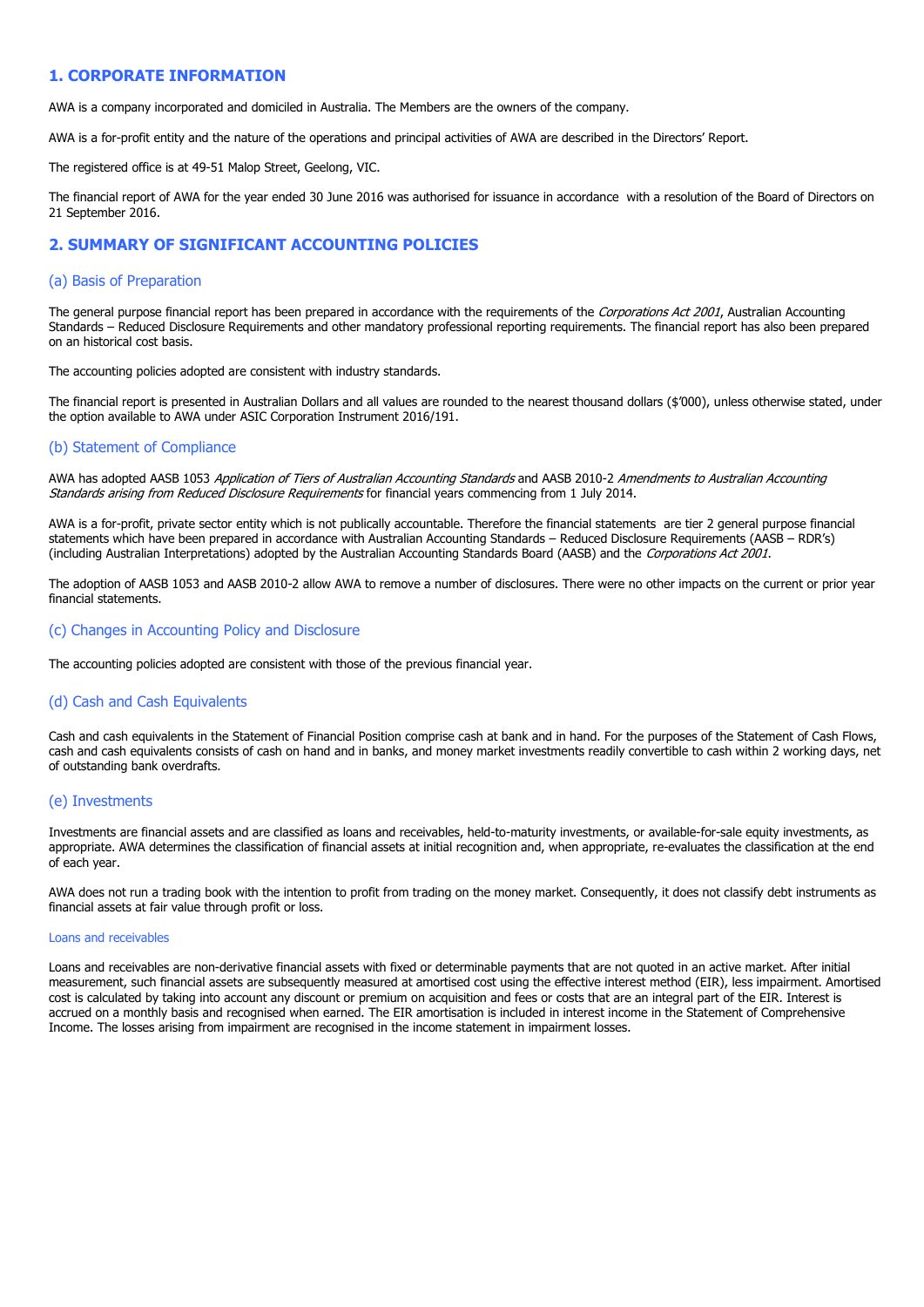# **2. SUMMARY OF SIGNIFICANT ACCOUNTING POLICIES (CONT)**

#### Held-to-maturity investments

Held-to-maturity investments are non-derivative financial assets with fixed or determinable payments and fixed maturities and are classified as held to maturity when AWA has the positive intention and ability to hold them to maturity. After initial measurement, held-to-maturity investments are measured at amortised cost using the EIR, less impairment. Amortised cost is calculated by taking into account any discount or premium on acquisition and fees or costs that are an integral part of the EIR. Interest is accrued on a monthly basis and recognised when earned. The EIR amortisation is included in interest income in the Statement of Comprehensive Income. The losses arising from impairment are recognised in the income statement in impairment losses.

#### Available-for-sale equity investments

Available-for-sale equity investments are non-derivative financial assets that are either designated as such or that are not classified in any of the other categories. They comprise investments in the equity of other entities where there is neither a fixed maturity nor fixed or determinable payments.

Gains and losses on these assets are recognised in other comprehensive income and reported within the AFS reserve within equity, except for impairment losses, which are recognised in profit or loss. When the asset is disposed of or is determined to be impaired, the cumulative gain or loss recognised in other comprehensive income is reclassified from the equity reserve to profit or loss, and presented as reclassification adjustments within other comprehensive income. Interest calculated using the effective interest method and dividends are recognised in profit or loss within 'Revenue'.

#### (f) Loans and Advances

Loans and advances are financial assets with fixed and determinable payments that are not quoted in an active market. These assets are carried at amortised cost using the effective interest method, less allowance for impairment. Amortised cost is calculated by taking into account any discount or premium on acquisition and fees and costs that are an integral part of the effective interest rate.

### (g) Plant and Equipment

Plant and equipment is stated at cost less, where applicable, accumulated depreciation and any accumulated impairment losses. Where lease agreements include a requirement to restore the site to its original condition, an estimate of those costs is included in leasehold improvements and depreciated over the lease term.

#### **Depreciation**

Depreciation is provided on a straight-line basis on all property, plant and equipment.

Major depreciation periods are:

| $\blacksquare$ | Leasehold Improvements         | 7 years |
|----------------|--------------------------------|---------|
| $\blacksquare$ | Office Furniture and Equipment | 7 years |
|                | Motor Vehicles                 | 5 years |
|                | Computer Hardware              | 4 years |

#### Impairment

The carrying values of plant and equipment is reviewed for impairment at each reporting date, with the recoverable amount being estimated when events or changes in circumstances indicate that the carrying value may be impaired. The recoverable amount of plant and equipment is the higher of fair value less costs to sell and value in use. In assessing value in use, the estimated future cash flows are discounted to their present value using a pre-tax discount rate that reflects current market assessments of the time value of money and the risks specific to the asset.

For an asset that does not generate largely independent cash inflows, the recoverable amount is determined for the cash-generating unit to which the asset belongs, unless the asset's value in use can be estimated to be close to its fair value. Impairment exists when the carrying value of an asset or cash-generating unit exceeds its estimated recoverable amount. The asset or cash-generating unit is then written down to its recoverable amount.

For plant and equipment, impairment losses are recognised in the Statement of Comprehensive Income.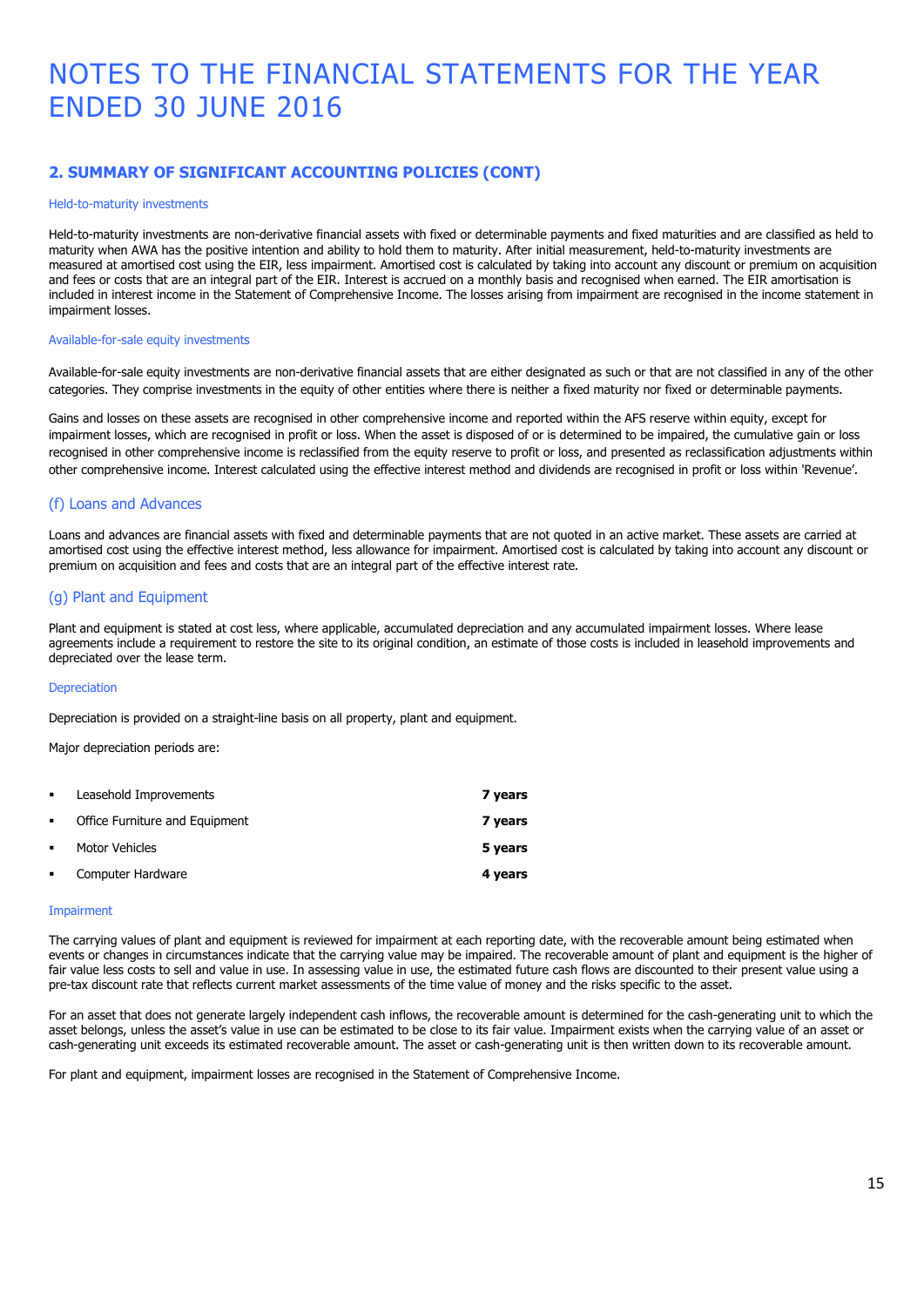# **2. SUMMARY OF SIGNIFICANT ACCOUNTING POLICIES (CONT)**

#### (h) Intangible Assets

Intangible assets are initially recognised at cost and following initial recognition, at cost less any accumulated amortisation and any accumulated impairment losses. Intangible assets include the value of computer software.

Intangible assets are amortised over their useful life on a straight-line basis.

The useful lives of intangible assets are assessed to be either finite or indefinite. Intangible assets with finite lives are amortised over the useful life and assessed for impairment whenever there is an indication that the intangible asset may be impaired. The amortisation period and the amortisation method for an intangible asset with a finite useful life is reviewed at least at each financial year end. Changes in the expected useful life or expected pattern of consumption of future economic benefits embodied in the asset are accounted for by changing the amortisation period or method, as appropriate, which is a change in accounting estimates.

All recognised intangible assets have been assessed as having a finite useful life and the major amortisation periods are:

Computer software **3 years 3 years** 

#### (i) Employee Benefits

#### Wages,Salaries,Annual Leave and Sick Leave

Liabilities for wages and salaries, including non-monetary benefits and annual leave expected to be settled within 12 months of the reporting date are recognised in other payables in respect of employees' services up to the reporting date. They are measured at the amounts expected to be paid when the liabilities are settled. Liabilities for non-accumulating sick leave are recognised when the leave is taken and are measured at the rates paid or payable. Where annual leave liability is expected to be settled over more than one year expected future payments are discounted using market yields at the reporting date on corporate bond rates with terms to maturity that match, as closely as possible, the estimated future cash outflows.

#### Long Service Leave

The liability for long service leave is recognised in the provision for employee benefits and measured at the present value of expected future payments to be made in respect of services provided by employees up to the reporting date using a probability based assessment method. Consideration is given to expected future wage and salary levels, experience of employee departures, and period of service. Expected future payments are discounted using market yields at the reporting date on corporate bond rates with terms to maturity that match, as closely as possible, the estimated future cash outflows.

#### Superannuation

Contributions are made by AWA to an employee's superannuation fund and are charged to the Statement of Comprehensive Income as incurred.

### (j) Trade and Other Payables

Trade payables and other payables are carried at amortised cost and represent liabilities for goods and services provided to AWA prior to the end of the financial year that are unpaid and arise when AWA becomes obligated to make future payments in respect of the purchase of these goods and services. Trade liabilities are normally settled on 30 day terms.

### (k) Provisions

Provisions are recognised when AWA has a present obligation (legal, equitable or constructive) as a result of a past event, it is probable that an outflow of resources embodying economic benefits will be required to settle the obligation and a reliable estimate can be made of the amount of the obligation.

When AWA expects some or all of a provision to be reimbursed, for example under an insurance contract, the reimbursement is recognised as a separate asset but only when the reimbursement is virtually certain. The expense relating to any provision is presented in the Statement of Comprehensive Income net of any reimbursement.

If the effect of time value of money is material, provisions are discounted using a current pre-tax rate that reflects the risks specific to the liability.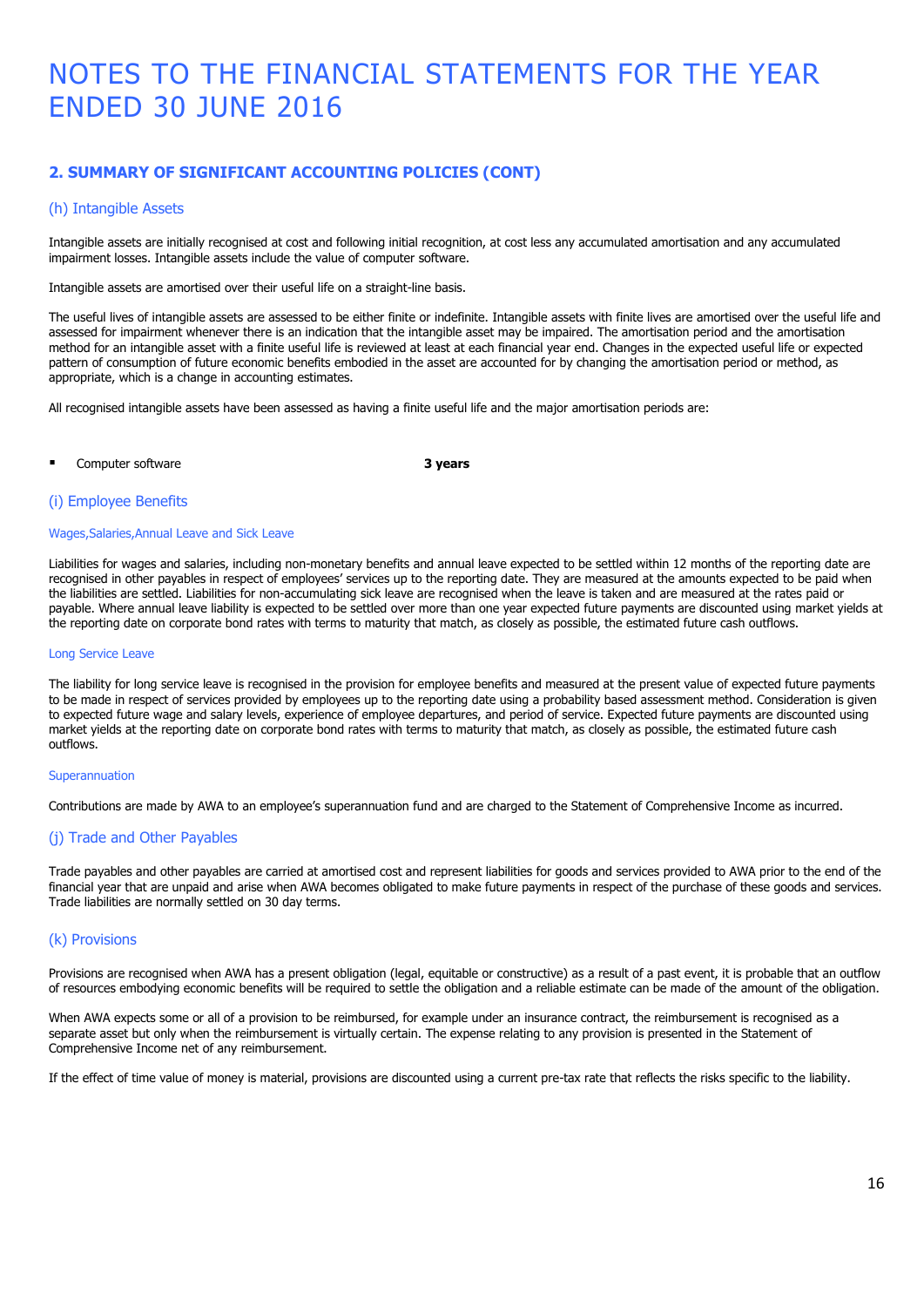# **2. SUMMARY OF SIGNIFICANT ACCOUNTING POLICIES (CONT)**

#### (l) Revenue Recognition

Revenue is recognised to the extent that it is probable that the economic benefits will flow to the entity and the revenue can be reliably measured. The following specific recognition criteria must also be met before revenue is recognised:

#### Fees and Commissions

Loan fees are brought to account as income in the year of receipt. No loan fees were in excess of costs. Fee and commission income is recognised as revenue on an accrual basis.

#### Interest

For all financial instruments measured at amortised cost, interest income or expense is recorded in the Statement of Comprehensive Income at the effective rate, which is the rate that exactly discounts estimated future cash payments or receipts through the expected life of the financial instrument or a shorter period where appropriate, to the net carrying amount of the financial asset or financial liability.

#### Dividend Income

Dividend income is recorded in non-interest income when AWA's right to receive the payment is established.

#### Shared Margin Revenue

The relationship agreement held by AWA with BEN provides for a share of interest, fee and commission revenue earned by AWA. Interest margin share is based on a funds transfer methodology which recognises that income is derived from deposits held, and that loans granted incur a funding cost. Fees are based on AWA's current fee schedule and commission revenue is based on the agreements in place with third parties. All margin revenue is recorded as non-interest income when AWA's right to receive the payment is established.

#### (m) Comparative Figures

Where necessary, comparative figures have been adjusted to conform with changes presented in these financial statements.

#### (n) Operating Leases

The determination of whether an arrangement is or contains a lease is based on the substance of the arrangement and requires an assessment of whether the fulfilment of the arrangement is dependent on the use of a specific asset or assets and the arrangement conveys a right to use the asset.

#### (o) Taxes

#### Income Taxes

Current tax assets and liabilities for the current and prior periods are measured at the amount expected to be recovered from or paid to the Australian Taxation Office (ATO). The tax rates and tax laws used to compute the amount are those that are enacted or substantively enacted by the reporting date.

Deferred income tax is provided on all temporary differences at the reporting date between the tax bases of assets and liabilities and their carrying amounts for financial reporting purposes.

Deferred income tax liabilities are recognised for all taxable temporary differences. Deferred income tax assets are recognised for all deductible temporary differences, carry-forward of unused tax assets and unused tax losses, to the extent that it is probable that taxable profit will be available against which the deductible temporary differences and the carry-forward of unused tax credits and unused tax losses can be utilised.

The carrying amount of deferred income tax assets is reviewed at each reporting date and reduced to the extent that it is no longer probable that sufficient taxable profit will be available to allow all or part of the deferred income tax asset to be utilised.

Unrecognised deferred income tax assets are reassessed at each reporting date and are recognised to the extent that it has become probable that future taxable profit will allow the deferred tax asset to be recovered.

Deferred income tax assets and liabilities are measured at tax rates that are expected to apply to the year when the asset is realised or the liability is settled, based on tax rates (and tax laws) that have been enacted or subsequently enacted at the reporting date.

Income taxes relating to items recognised directly in equity are recognised in equity and not in profit or loss.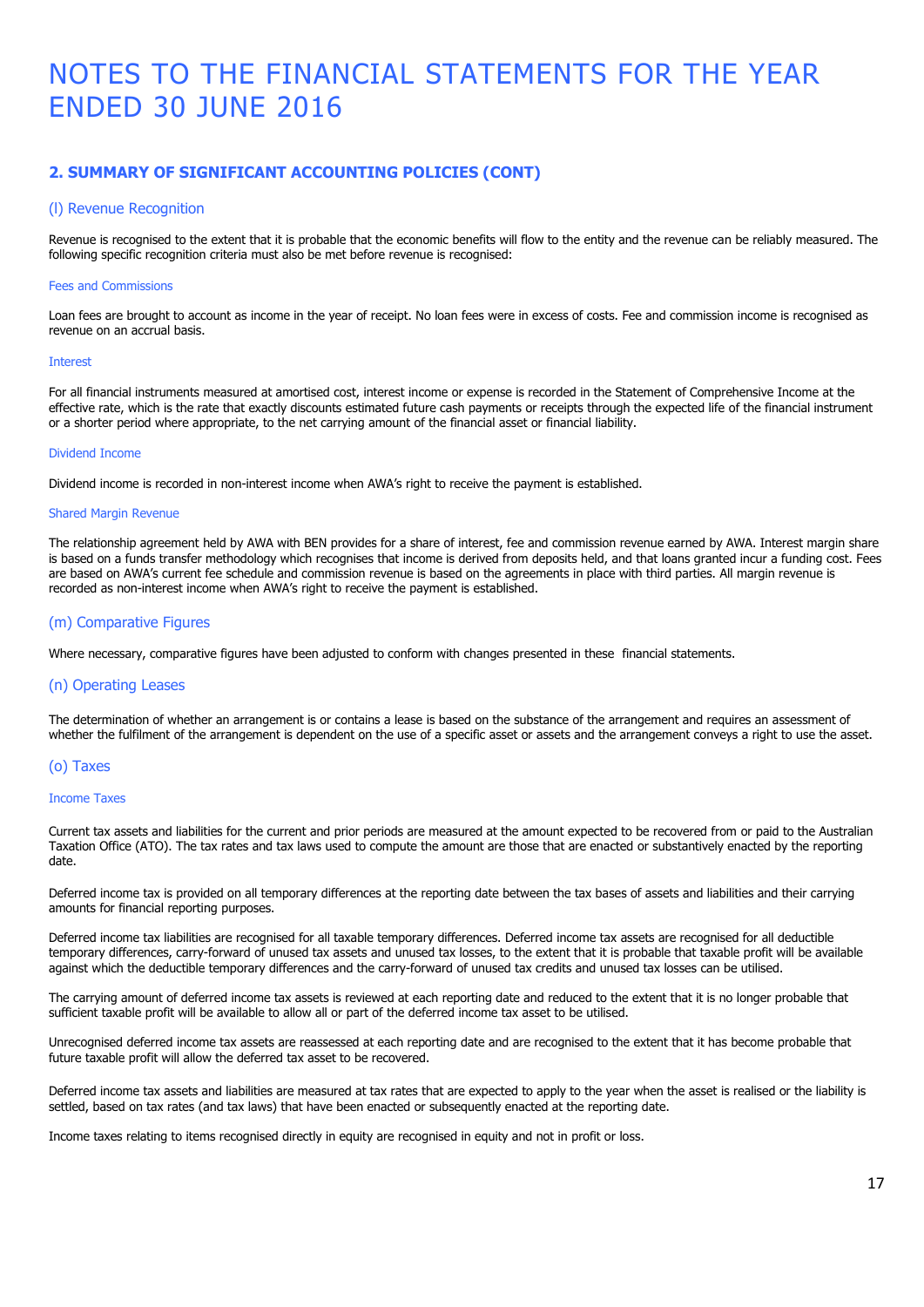# **2. SUMMARY OF SIGNIFICANT ACCOUNTING POLICIES (CONT)**

## (o) Taxes (cont)

### Goods and Services Tax (GST)

Revenues, expenses and assets are recognised net of the amount of GST except:

- where the GST incurred on a purchase of goods and services is not recoverable from the ATO, in which case the GST is recognised as part of the cost of acquisition of the asset or as part of the expense item as applicable, and
- receivables and payables are stated with the amount of GST included.

The net amount of GST recoverable from, or payable to, the ATO is included as part of receivables or payables in the Statement of Financial Position.

Cash flows are included in the Statement of Cash Flows on a net basis and the GST component of cash flows arising from investing and financing activities, which is recoverable from, or payable to, the ATO, are classified as operating cash flows.

Commitments and contingencies are disclosed net of the amount of GST recoverable from, or payable to, the ATO.

#### (p) Nature and Purpose of Members' Funds

#### Reserves

Any unappropriated profit/loss from AWA's operations is transferred to/from the Reserves. The Reserves contain amounts of retained profits that have been set aside by the Directors for the purpose of funding future operations of AWA.

#### **Capital**

Under the Corporations Act 2001 redeemable preference shares (Member shares) may only be redeemed out of profits or from a new share issue for the purposes of redemption. The Capital Reserve Account represents the shares redeemed by Members. Member shares for existing and new Members of AWA are shown as liabilities.

#### (q) Derecognition of Financial Assets and Liabilities

A financial asset is derecognised where:

- the rights to receive cash flows from the asset have expired, or
- AWA has transferred its rights to receive cash flows from the asset or has assumed an obligation to pay the received cash flows in full without material delay to a third party unless under a 'pass-through' arrangement, and
- either (a) AWA has transferred substantially all the risks and rewards of the asset, or (b) AWA has neither transferred nor retained substantially all the risks and rewards of the asset, but has transferred control of the asset.

A financial liability is derecognised when the obligation under the liability is discharged or cancelled or expires. Where an existing financial liability is replaced by another from the same lender on substantially different terms, or the terms of an existing liability are substantially modified, such an exchange or modification is treated as a derecognition of the original liability, and the difference in the respective carrying amounts is recognised in profit or loss.

### (r) Significant Accounting Judgements, Estimates, and Assumptions

In the process of applying AWA's accounting policies, management has used its judgement and made estimates in determining the amounts recognised in the financial statements. The most significant use of judgements and estimates are as follows:

#### Classification of and Valuation of Investments

AWA has decided to classify investments in unlisted securities as available-for-sale investments. The fair values of unlisted securities not traded in an active market are recorded at historical cost.

#### Recovery of Deferred Tax Assets

Deferred tax assets are recognised for deductible temporary differences as management considers that it is probable that future taxable profits will be available to utilise those temporary differences.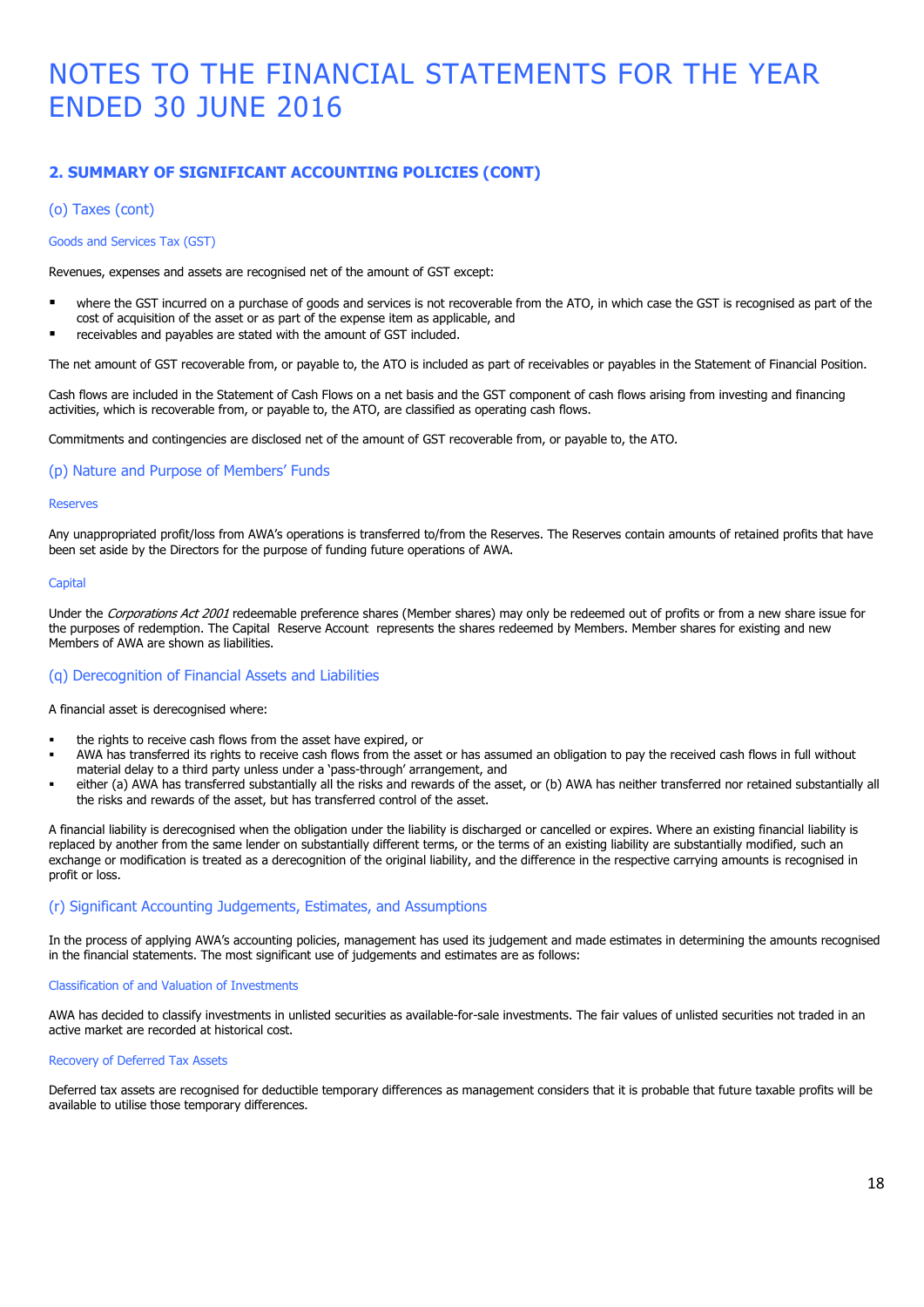# **2. SUMMARY OF SIGNIFICANT ACCOUNTING POLICIES (CONT)**

#### (r) Significant Accounting Judgements, Estimates, and Assumptions (cont)

#### Impairment of Non-Financial Assets

AWA assesses impairment of all assets at each reporting date by evaluating conditions specific to AWA and to the particular asset that may lead to impairment. These include product performance, technology, economic and political environments and future product expectations. If an impairment trigger exists, the recoverable amount of the asset is determined. This involves value in use calculations, which incorporate a number of key estimates and assumptions.

#### Long Service Leave Position

Liability for long service leave is recognised and measured at the present value of the estimated future cash flows to be made in respect of all employees at reporting date. In determining the present value of the liability, attrition rates and pay increases through promotion and inflation have been taken into account.

#### Estimation of Useful Lives of Assets

The estimation of the useful lives of assets has been based on historical experience as well as manufacturers' warranties (for plant and equipment), lease terms (for leased equipment). In addition, the condition of the assets is assessed at least once per year and considered against the remaining useful life. Adjustments to useful life are made when considered necessary.

Estimates and judgements are continually evaluated and are based on historical experience and other factors, including reasonable expectations of future events. Management believes the estimates used in preparing the financial report are reasonable. Actual results in the future may differ from those reported.

#### (s) New, revised or amending Accounting Standards and Interpretations adopted

The entity has adopted all of the new, revised or amending Accounting Standards and Interpretations issued by the Australian Accounting Standards Board ('AASB') that are mandatory for the current reporting period.

The adoption of these Accounting Standards and Interpretations did not have any significant impact on the financial performance or position of the entity.

The following Accounting Standards and Interpretations are most relevant to the Company:

- AASB 2013-9 Amendments to Australian Accounting Standards Conceptual Framework, Materiality and Financial Instruments (Part C: Financial Instruments)
- AASB 2015-3 Amendments to Australian Accounting Standards arising from the withdrawal of AASB 1031 Materiality

Any new, revised or amending Accounting Standards or Interpretations that are not yet mandatory have not been early adopted.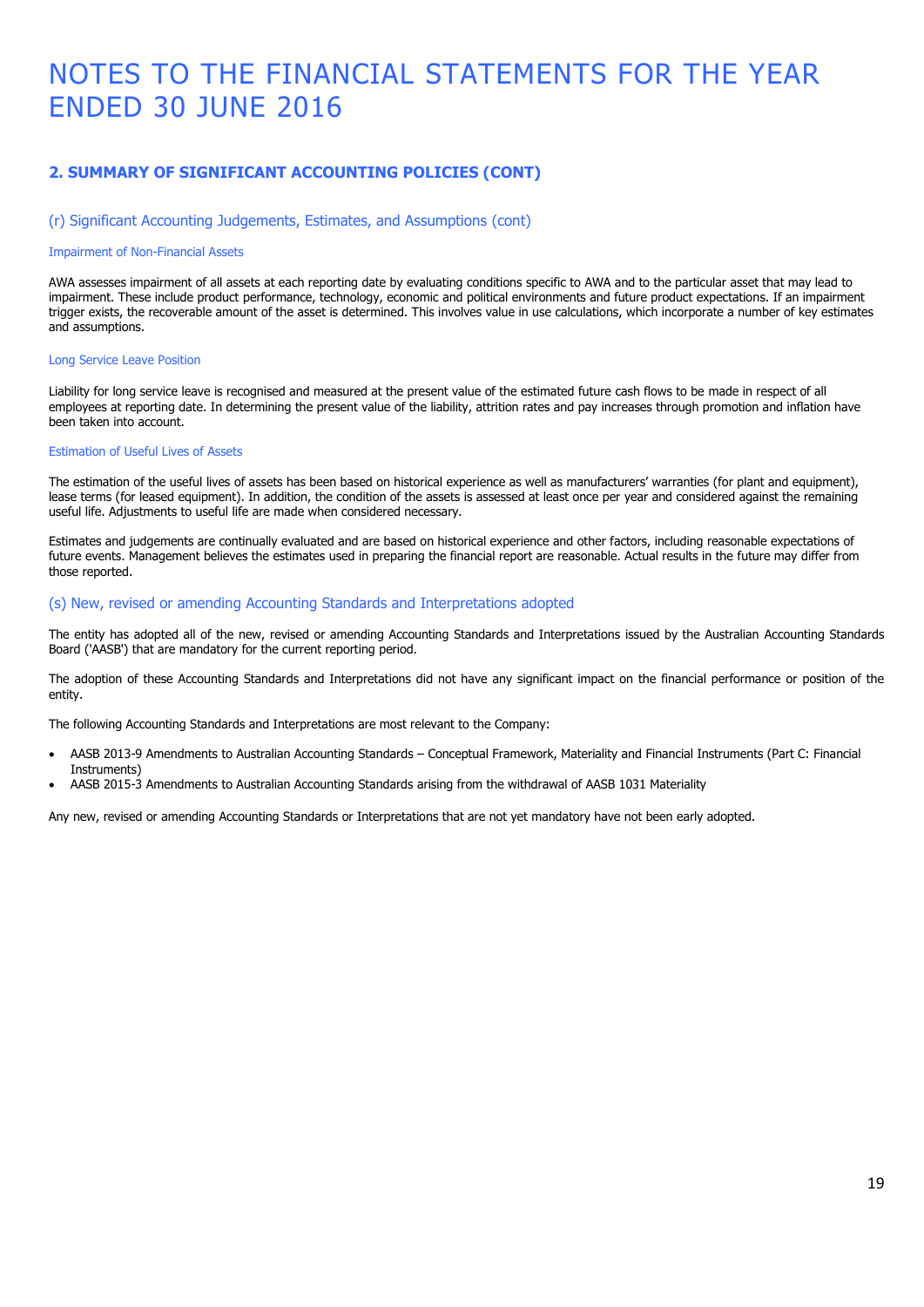# **3. REVENUE**

|                                                                                                              | 2016   | 2015   |
|--------------------------------------------------------------------------------------------------------------|--------|--------|
|                                                                                                              | \$'000 | \$′000 |
| Interest on investments                                                                                      | 232    | 22     |
| Shared margin income                                                                                         | 1,527  | 544    |
| Other fee income                                                                                             | 1,126  | 431    |
| Total revenue from continuing operations                                                                     | 2,885  | 997    |
| <b>4. EXPENSES</b>                                                                                           |        |        |
| <b>Depreciation and amortisation</b>                                                                         |        |        |
| Plant and equipment                                                                                          | 50     | 5      |
| Leasehold improvements                                                                                       | 69     | 25     |
| Computer system                                                                                              | 21     | 22     |
|                                                                                                              | 140    | 52     |
| <b>5. INCOME TAX</b>                                                                                         |        |        |
| The major components of income tax are:                                                                      |        |        |
| <b>Statement of Comprehensive Income</b>                                                                     |        |        |
| Current income tax                                                                                           |        |        |
| Current income tax expense - current years profit                                                            | 147    | 127    |
| Deferred tax expense                                                                                         |        |        |
| Decrease (increase) in the deferred tax asset account                                                        | (3)    | 73     |
| Total income tax expense / benefit reported in the Statement of<br>Comprehensive Income                      | 144    | 200    |
| The prima facie tax payable on profit is reconciled to the income tax<br>expense in the accounts as follows: |        |        |
| Accounting (loss)/ profit before tax from continuing operations                                              | 473    | (169)  |
| Accounting (loss) / profit before tax from discontinued operations                                           |        | 607    |
| Accounting profit before income tax                                                                          | 473    | 438    |
| Prima facie tax payable on profit before income tax at 30%                                                   | 142    | 131    |
| Adjustment to recognise reversal of deferred tax assets                                                      |        | 73     |
| Less - Franking rebate                                                                                       |        | 8      |
| Add - Non deductible entertainment expenses                                                                  | 2      |        |
|                                                                                                              | 144    | 200    |
| Income tax expense from continuing operations reported in the Statement of Comprehensive Income              | 144    | 18     |
| Income tax expense from discontinued operations reported in the Statement of Comprehensive Income            |        | 182    |
|                                                                                                              | 144    | 200    |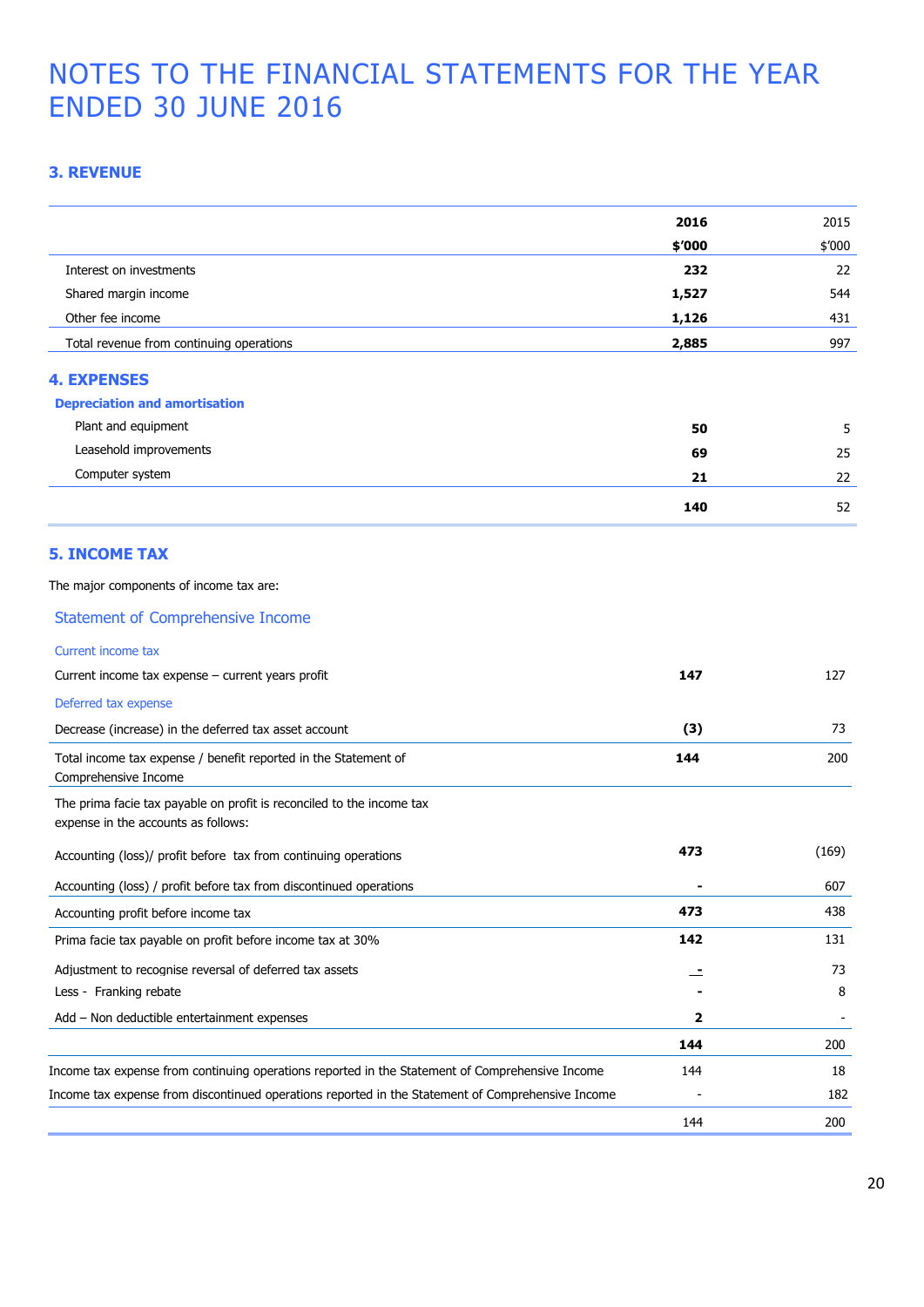|                                                                                             | 2016                         | 2015     |
|---------------------------------------------------------------------------------------------|------------------------------|----------|
|                                                                                             | \$'000                       | \$′000   |
| <b>Statement of Financial Position</b>                                                      |                              |          |
| Deferred tax assets comprise of :                                                           |                              |          |
| Employee provisions                                                                         | 195                          | 182      |
| Accrued expenses                                                                            | 3                            | 13       |
|                                                                                             | 198                          | 195      |
| <b>6. DISCONTINUED OPERATIONS</b>                                                           |                              |          |
| Refer to Note 2 (c) for further information regarding discontinued operations.              |                              |          |
| Interest income                                                                             |                              | 4,347    |
| Interest expense                                                                            |                              | (2, 467) |
| Net interest income                                                                         | $\blacksquare$               | 1,880    |
| Other operating income and expense                                                          |                              |          |
| Fees, Commissions & Other Income                                                            |                              | 915      |
| Gross profit                                                                                | $\qquad \qquad \blacksquare$ | 2,795    |
| <b>Impairment losses</b>                                                                    |                              | (49)     |
| Other operating costs                                                                       |                              | (2, 139) |
| (Loss) / profit before tax from discontinued operations                                     |                              | 607      |
| Income tax expense from discontinued operations                                             | $\blacksquare$               | (182)    |
| Total comprehensive (loss) / profit from discontinued<br>operations attributable to Members |                              | 425      |
| The net cash flows from discontinued operations are as follows:                             |                              |          |
| Operating                                                                                   |                              | 2,940    |
| Investing                                                                                   |                              | 32.140   |
| Financing                                                                                   |                              | 16,600   |
| Net cash outflows                                                                           |                              | 18,480   |

# **7. CASH AND CASH EQUIVALENTS**

| Deposits at call | 2,948 | ,129   |
|------------------|-------|--------|
|                  | 2,948 | 11,129 |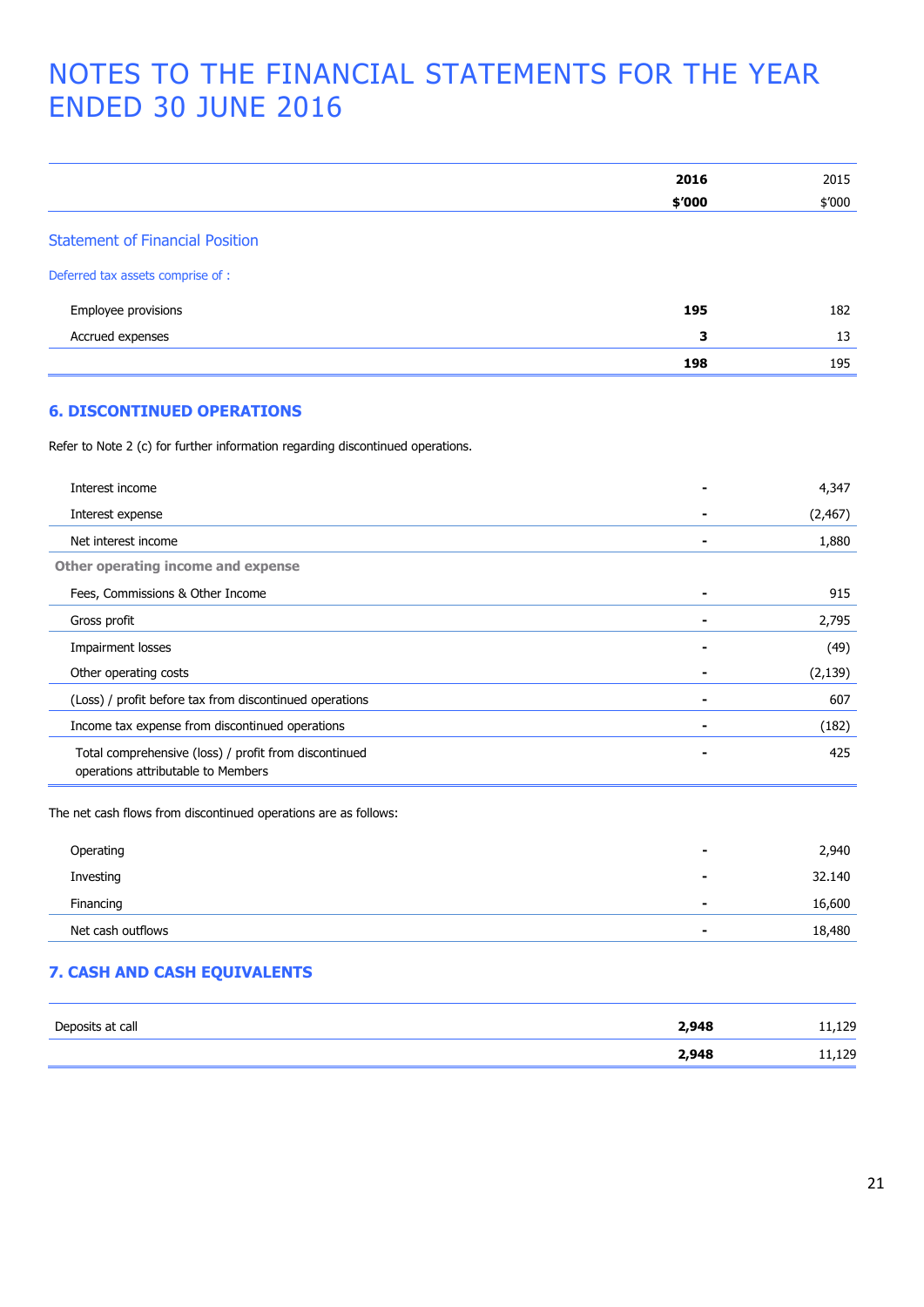|                                                                                       | 2016   | 2015                     |
|---------------------------------------------------------------------------------------|--------|--------------------------|
|                                                                                       | \$'000 | \$'000                   |
| 8. FINANCIAL ASSETS - HELD TO MATURITY                                                |        |                          |
| Term Deposits with terms > 90 days                                                    | 9,000  |                          |
|                                                                                       | 9,000  |                          |
| <b>9. TRADE RECEIVABLES</b>                                                           |        |                          |
| Sundry debtors                                                                        | 161    | 231                      |
| Other receivables                                                                     | 19     | 180                      |
| Interest receivable                                                                   | 58     | $\blacksquare$           |
|                                                                                       | 238    | 411                      |
| <b>10. TAX RECEIVABLE</b>                                                             |        |                          |
| Income tax receivable                                                                 |        | 133                      |
| GST receivable                                                                        | 33     | $\blacksquare$           |
|                                                                                       | 33     | 133                      |
| <b>11. LOANS AND ADVANCES</b>                                                         |        |                          |
| Partnership loan - current                                                            | 20     |                          |
| Partnership loan - non-current                                                        | 80     |                          |
| Total Loans and advances                                                              | 100    |                          |
| (a) Provision for impairment                                                          |        |                          |
| <b>Specific provision</b>                                                             |        |                          |
| Opening balance                                                                       |        |                          |
| Overdrafts                                                                            |        |                          |
| Other loans                                                                           | ٠      | 90                       |
| Total opening balance                                                                 |        | 90                       |
| Bad debts previously provided for written off during                                  |        |                          |
| the year                                                                              |        |                          |
| Overdrafts                                                                            |        | $\overline{\phantom{0}}$ |
| Other loans                                                                           |        | (49)                     |
| Total bad debts previously provided for written off<br>during the year                |        | (49)                     |
| Bad and doubtful debts provided for during the year<br>for overdrafts and other loans |        | 56                       |
| Partial transfer to Bendigo and Adelaide Bank                                         |        | (97)                     |
| Total closing balance                                                                 |        |                          |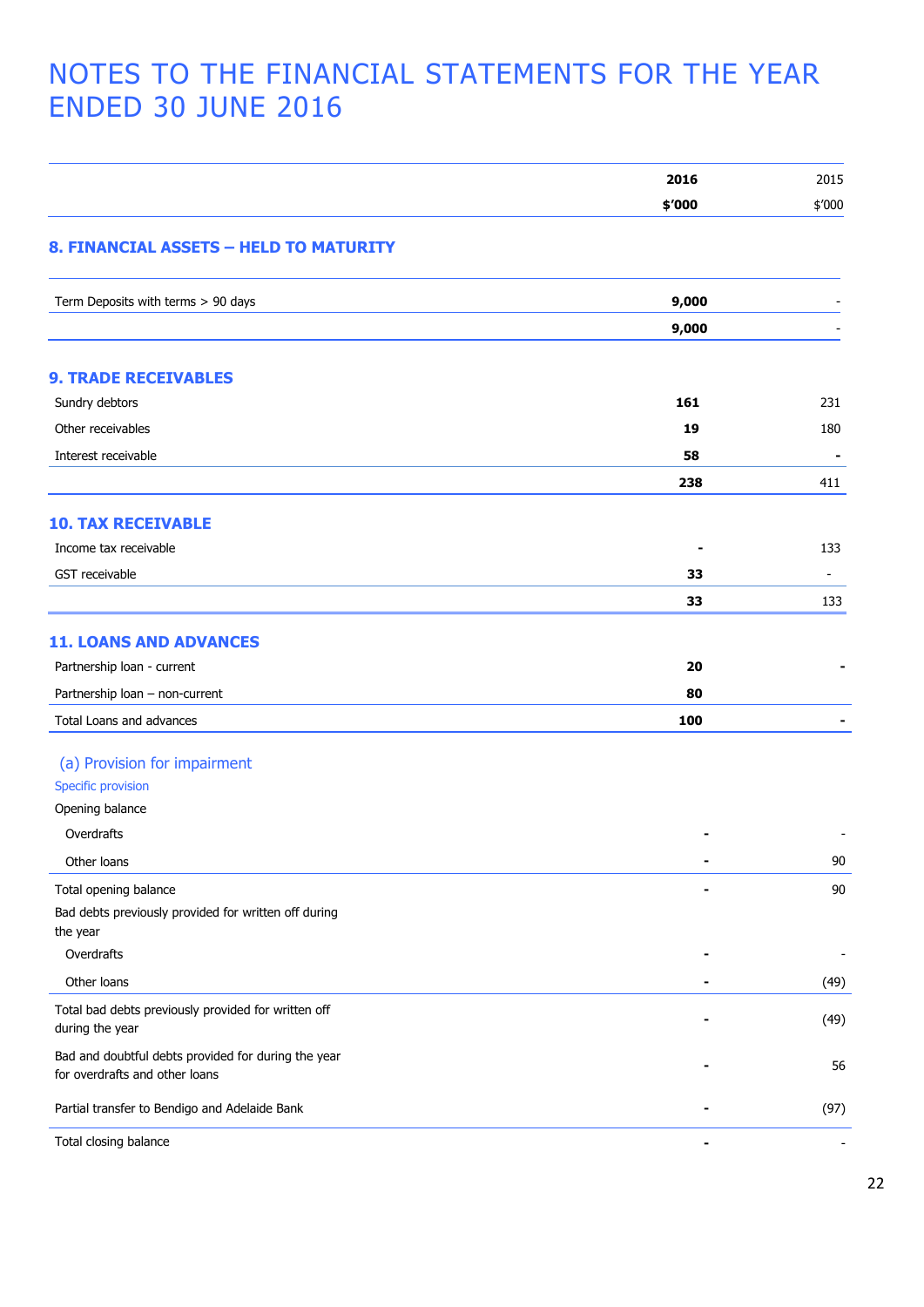|                                                                                 | 2016   | 2015   |
|---------------------------------------------------------------------------------|--------|--------|
|                                                                                 | \$'000 | \$′000 |
|                                                                                 |        |        |
| 12. AVAILABLE-FOR-SALE EQUITY INVESTMENTS<br>Shares in CUSCAL - at cost         |        |        |
|                                                                                 |        | 136    |
|                                                                                 |        | 136    |
| <b>13. PLANT AND EQUIPMENT</b>                                                  |        |        |
| Leasehold improvements                                                          |        |        |
| At cost                                                                         | 538    | 570    |
| Provision for depreciation                                                      | (167)  | (99)   |
| Total leasehold improvements                                                    | 371    | 471    |
| Plant and equipment                                                             |        |        |
| At cost                                                                         | 260    | 336    |
| Provision for depreciation                                                      | (150)  | (161)  |
| Total plant and equipment                                                       | 110    | 175    |
| Total written down value                                                        | 481    | 646    |
| Reconciliation of carrying amount plant<br>and equipment for the financial year |        |        |
| Leasehold improvements                                                          |        |        |
| Carrying amount at beginning of year                                            | 471    | 112    |
| Additions                                                                       | 13     | 496    |
| Disposals                                                                       |        |        |
| Depreciation                                                                    | (69)   | (137)  |
| <b>GST Adjustment</b>                                                           | (44)   |        |
| Carrying amount at end of year                                                  | 371    | 471    |
| Plant and equipment                                                             |        |        |
| Carrying amount at beginning of year                                            | 175    | 48     |
| Additions                                                                       |        | 159    |
| Disposals                                                                       |        |        |
| Depreciation                                                                    | (50)   | (32)   |
| <b>GST Adjustment</b>                                                           | (15)   |        |
| Carrying amount at end of year                                                  | 110    | 175    |

AWA believes that the fair value of items of the plant and equipment is not materially different to the carrying amount.

As a result of AWA ceasing to operate as an Approved Deposit Taking Institution they were able to claim a refund of GST (referred to above as GST Adjustment) previously capitalised following the acquisition of fixed assets.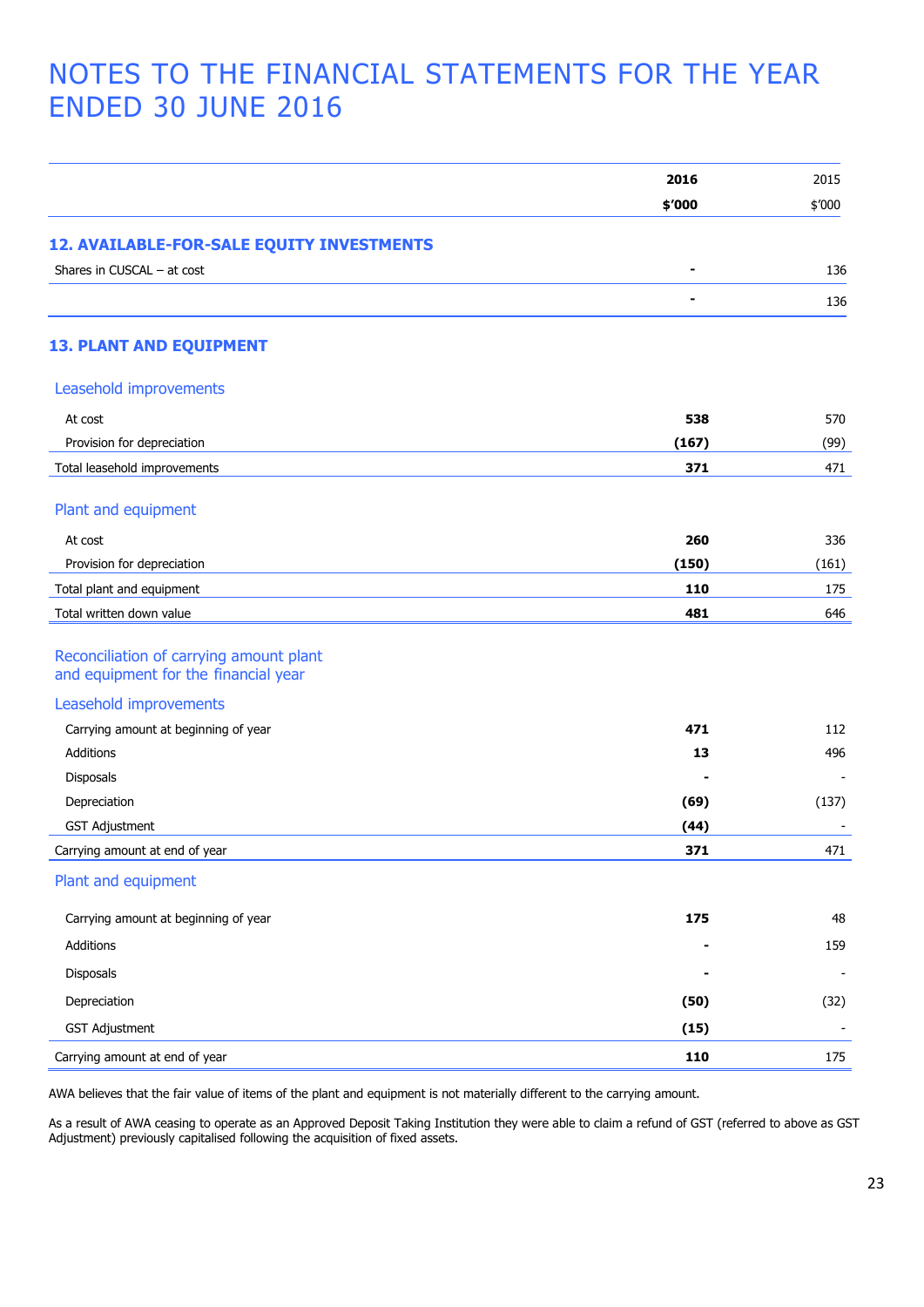|                                          | 2016           | 2015                     |
|------------------------------------------|----------------|--------------------------|
|                                          | \$'000         | \$'000                   |
| <b>14. INTANGIBLES</b>                   |                |                          |
| Computer software                        |                |                          |
| Computer software at cost                | 333            | 386                      |
| Provision for amortisation               | (310)          | (344)                    |
| Total written down value                 | 23             | 42                       |
| Reconciliation of carrying amount of     |                |                          |
| computer software for the financial year |                |                          |
| Carrying amount at beginning of year     | 42             | 24                       |
| <b>Additions</b>                         | $\overline{2}$ | 41                       |
| Disposals                                |                | $\overline{\phantom{a}}$ |
| Amortisation                             | (21)           | (23)                     |
| Carrying amount at end of year           | 23             | 42                       |

# **15. TRADE AND OTHER PAYABLES**

| Trade and other creditors | 104 | $\sim$ |
|---------------------------|-----|--------|
|                           | 194 |        |

Due to the short term nature of these payables, their carrying value is assumed to approximate their fair value.

### **16. EMPLOYEE BENEFITS**

| Long service leave - current     | 357 | 321 |
|----------------------------------|-----|-----|
| Long service leave - non-current |     |     |
| Annual Leave                     | 258 | 259 |
|                                  | 620 | 582 |

# **17. STATEMENT OF CASH FLOWS**

#### Reconciliation of cash

Cash balance comprises:

| Cash                                                          | 2.948 | 11.129 |
|---------------------------------------------------------------|-------|--------|
| Closing cash and cash equivalents at end of financial<br>year | 2,948 | 11,129 |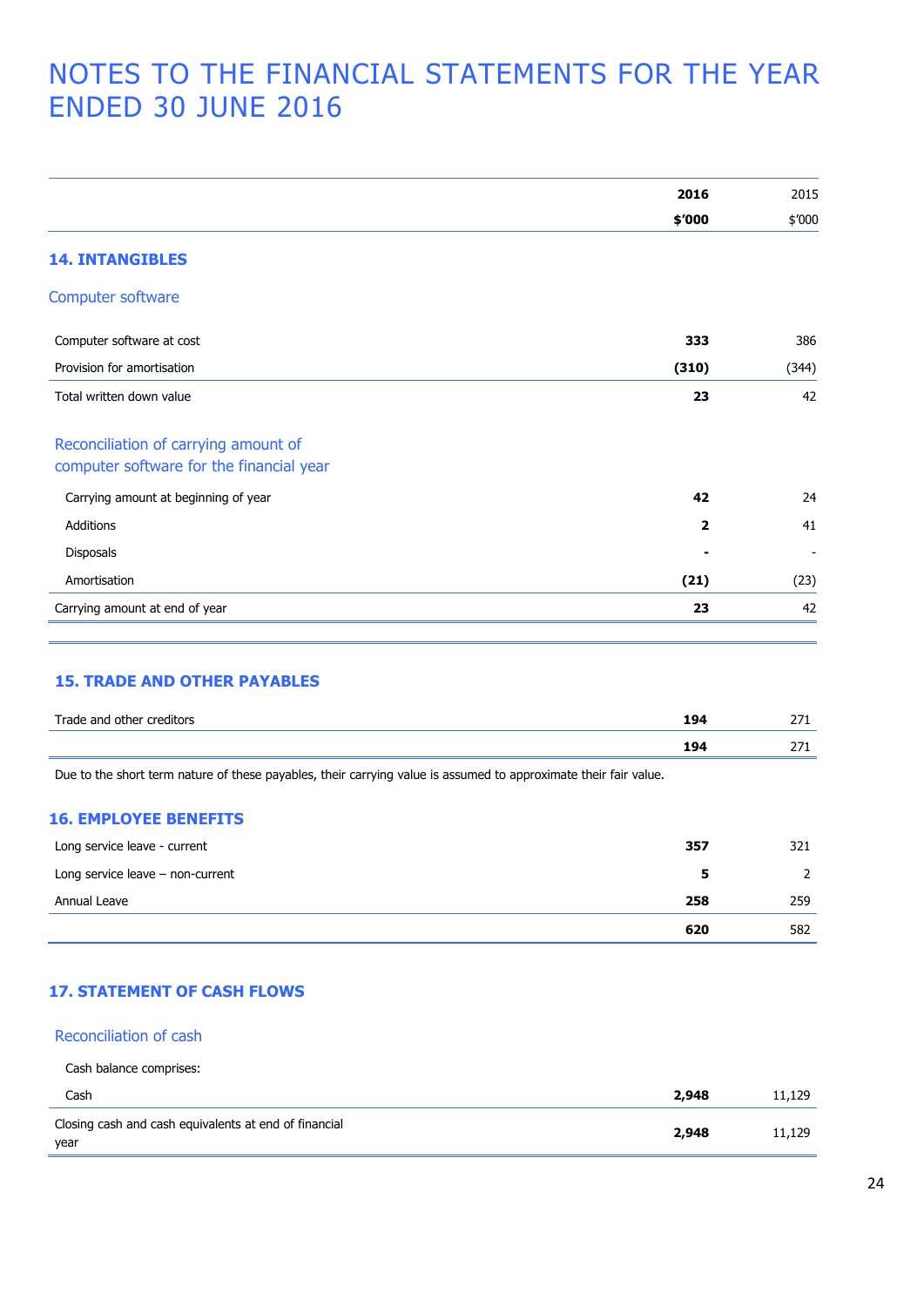|                                                               | 2016   | 2015   |
|---------------------------------------------------------------|--------|--------|
|                                                               | \$′000 | \$′000 |
| <b>18. EXPENDITURE COMMITMENTS</b>                            |        |        |
| Lease expenditure commitments                                 |        |        |
| Operating leases (non-cancellable)                            |        |        |
| not later than 1 year                                         | 181    | 220    |
| later than 1 and not later than 5 years                       | 601    | 543    |
| later than 5 years                                            |        | 77     |
| Aggregate lease expenditure contracted for at<br>balance date | 782    | 840    |

Non-cancellable operating leases are for Branch and Head Office premises with original lease terms for up to 7 years. The leases have an allowance for CPI increments and options for renewal ranging from 5 to 7 years.

#### Superannuation commitments

All employees are entitled to varying levels of benefits on retirement, disability or death. Employees contribute to the plans at various percentages of their wages and salaries. AWA also contributes to the plans, at the rate of 13.5% of employees' salaries. Contributions by AWA of up to 9.50% of employees' wages and salaries are legally enforceable in Australia.

#### Number of employees

The number of full-time equivalent employees at the end of the year was 12.75 (2015: 12).

## **19. SUBSEQUENT EVENTS**

There has been no transaction or event of a material or unusual nature likely to affect the operation of AWA, the results of those operations or the state of affairs of AWA.

# **20. KEY MANAGEMENT PERSONNEL**

#### (a) Details of key management personnel

The Directors of AWA during the year were:

Mr B Virtue (Chair) Mr P Richardson (Vice-Chair) Mr R Lyle Mr B Noonan Mr N Pearce Mr W Peel Mr S Ward Mr C Welsh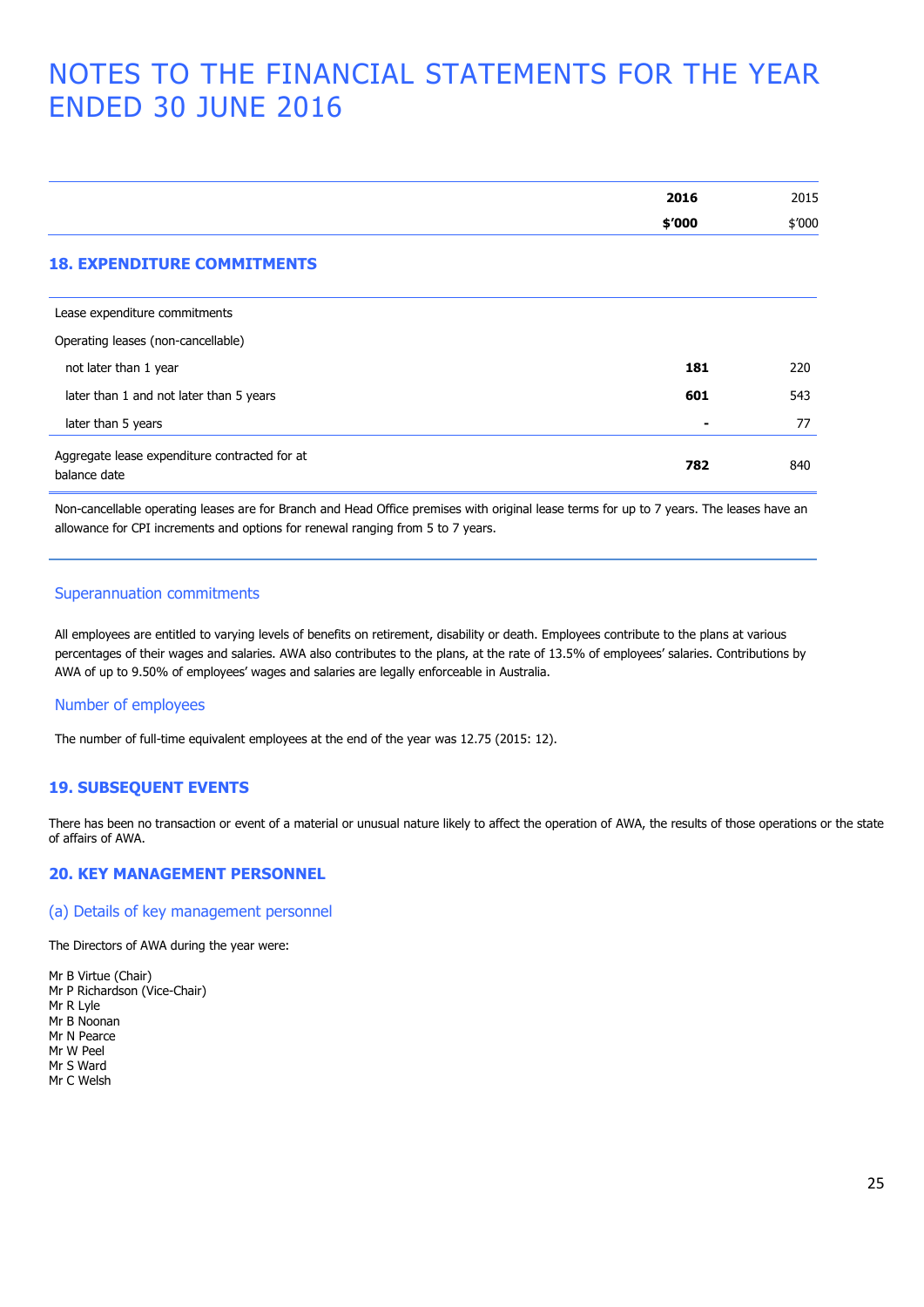The Senior Management of AWA during the year were:

Mr G Scannell (Chief Executive Officer) Ms L Jones (Finance & Compliance Manager) Ms E Stepins (Loans Manager) Mr P Brennan (Marketing & Operations Manager) Mrs A Keiller (Special Projects Manager)

| 2016   | 2015   |
|--------|--------|
| \$'000 | \$'000 |
|        |        |

# **21. KEY MANAGEMENT PERSONNEL (cont)**

(b) Key management personnel

| compensation                            |     |     |
|-----------------------------------------|-----|-----|
| Short term and post-employment benefits | 801 | 752 |
|                                         | 801 | 752 |

# (c) Transactions with Other Related Parties

Other transactions between related parties include deposits from and loans to directors and other KMP related entities or close family members of directors and other KMP. The policy for receiving deposits from or approving loans to related parties is that all transactions are carried out on the same terms and conditions which applied to ordinary members.

# **22. RELATED PARTY DISCLOSURES**

See Note 19 (b) for disclosure on compensation payments made to key management personnel. There have been no other transactions with related parties.

### Shareholding

Each key management personnel holds one \$10 redeemable preference share in AWA.

# **23. CONTINGENT LIABILITIES**

The company had no contingent liabilities as at 30 June 2016.